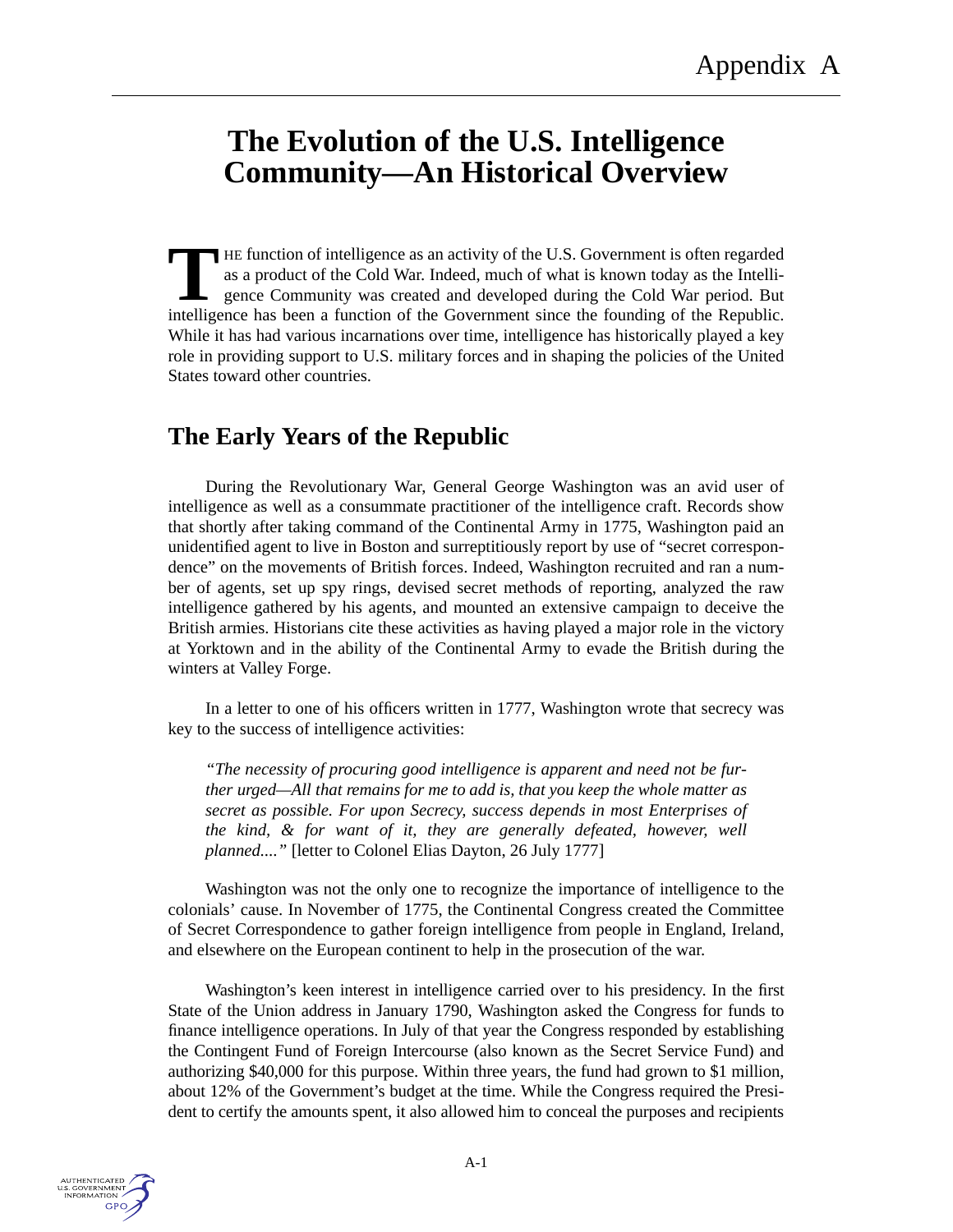of the funds. (In 1846, this latter provision was challenged by the House of Representatives, but President Polk, citing national security grounds of protection of sources, refused to turn over more specific information on the use of the Fund to the Congress.)

Judging by the paucity of the historical record, interest in intelligence as a tool of the Executive appears to have waned in succeeding Administrations, although occasional lapses in performance sometimes produced controversy. During the War of 1812, for example, military intelligence failed to discover that British troops were advancing on Washington until they were 16 miles from the Capital. The Secretary of War had refused to believe that the British would invade Washington, and military intelligence reported from this perspective.

Intelligence regained prominence during the Civil War. Both the Union and Confederate leadership valued intelligence information, established their own spy networks, and often railed at the press for providing intelligence to the other side. The Confederate forces established the Signal and Secret Service Bureau with the primary charter of obtaining northern newspapers. On the Union side, the Departments of the Navy, State, and War each maintained an intelligence service. Union codebreakers decoded Confederate messages and learned that the plates for Confederate currency were being manufactured in New York. In June of 1861, the first electronic transmission of information was sent from an aerial reconnaissance platform—in this case, a balloon—directly to President Lincoln on the ground. Two months later, Union forces established a Balloon Corps. Although disbanded after two years, it succeeded in detecting a large concentration of Confederate troops preparing to attack at Fair Oaks, Virginia.

In 1863, the first professional intelligence organization was established by the Union forces, the Bureau of Military Intelligence. Headed by the Commander of the Army of the Potomac, General Joseph Hooker, the Bureau prepared evaluations of the Confederate Army's strength and activities based on sources that included infiltrations of the Confederacy's War and Navy Departments. It was considered the best run intelligence operation of the Civil War. Yet, Hooker's ineffective use of intelligence (reportedly he was inundated with information) was largely responsible for the Confederate victory at Chancellorsville. Similarly, it has been suggested that Lee's defeat at Gettysburg was partially attributable to his lack of intelligence on the strength and deployment of Union forces.

The Bureau of Military Intelligence was disestablished at the end of the war. A byproduct of its dissolution was the Secret Service, established in 1865 to combat counterfeiting.

## **A Peacetime Role for Intelligence**

Prior to the 1880s, intelligence activities were devoted almost exclusively to support of military operations, either to support deployed forces or to obtain information on the views or participation of other countries in a particular conflict. In March 1882, however, the first permanent intelligence organization—the Office of Naval Intelligence—was created within the Department of the Navy to collect intelligence on foreign navies in peacetime and in war. Three years later, a similar organization—the Military Intelligence Division—was created within the Army to collect foreign and domestic military data for the War Department and the Army.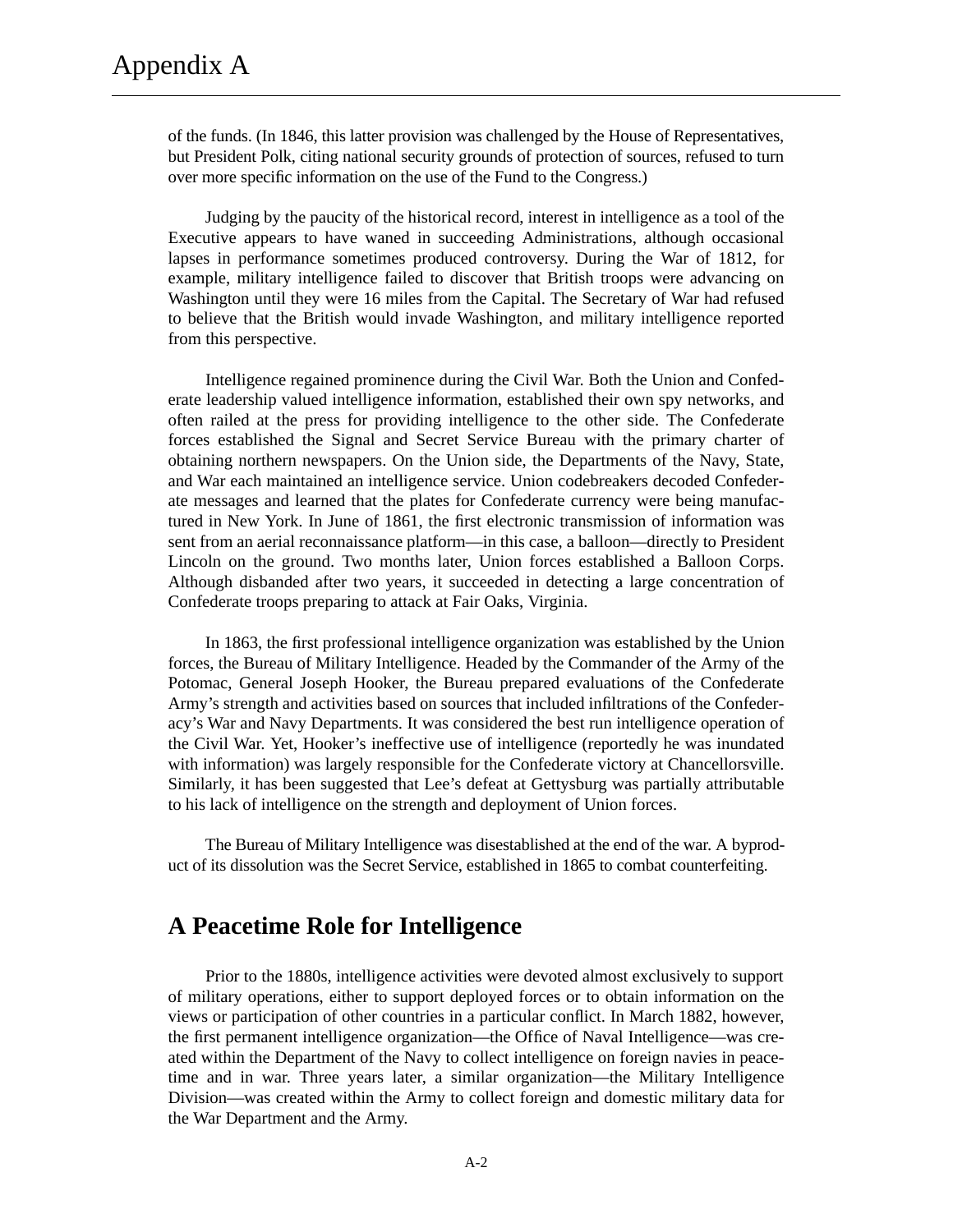The Administration of Theodore Roosevelt saw perhaps the most active use of intelligence for foreign policy purposes by any President until that time. Historians note that Roosevelt used intelligence operatives to incite a revolution in Panama to justify annexing the Panama Canal. In 1907, the President also relied on intelligence that showed the military build-up of the Japanese as justification to launch the worldwide cruise of the "Great White Fleet" as a display of U.S. naval force.

For the most part, however, the early part of the twentieth century was marked not by an expanded use of intelligence for foreign policy purposes, but by an expansion of domestic intelligence capabilities. The Justice Department's Bureau of Investigation (the forerunner of the FBI) was established in 1908 out of concern that Secret Service agents were spying on members of Congress. By 1916, the Bureau had grown from 34 agents focusing primarily on banking issues to 300 agents with an expanded charter that included internal security, Mexican border smuggling activities, neutrality violations in the Mexican revolution, and Central American unrest. After war broke out in Europe, but before the United States joined the Allied cause, the Bureau turned its attention to activities of German and British nationals within our borders.

## **World War I**

At the time the United States entered the war, it lacked a coordinated intelligence effort. As a champion of open diplomacy, President Woodrow Wilson had disdained the use of spies and was generally suspicious of intelligence. His views on the subject appeared to change, however, as a result of a close association developed with the British intelligence chief in Washington.

In fact, British intelligence played a major role in bringing the United States into World War I. Public revelations of German intelligence attempts to prevent U.S. industry and the financial sector from assisting Great Britain greatly angered the American public. Subsequently, British intelligence presented Wilson with the decryption of German diplomatic and naval traffic showing a German effort to entice the Mexican government into joining Germany against the United States in return for Texas, Arizona, and New Mexico if Germany won the war. Later declassified and disclosed to the public, this intercepted communication, known as the "Zimmerman Telegram," infuriated Wilson and added support to his address before a joint session of Congress in 1917 urging that the U.S. declare war on Germany.

In June of 1917, the first U.S. signals intelligence agency was formed within the Army. Known as "MI-8," the agency was charged with decoding military communications and providing codes for use by the U.S. military. In 1919, at the end of the war, the agency was transferred to the State Department. Known as the "Black Chamber," it focused on diplomatic rather than military communications. In 1921, the Black Chamber celebrated perhaps its most significant success by decrypting certain Japanese diplomatic traffic. The intelligence gained from this feat was used to support U.S. negotiators at a Washington conference on naval disarmament. Yet, despite such successes, President Hoover decided that the State Department's interception of diplomatic cables and correspondence could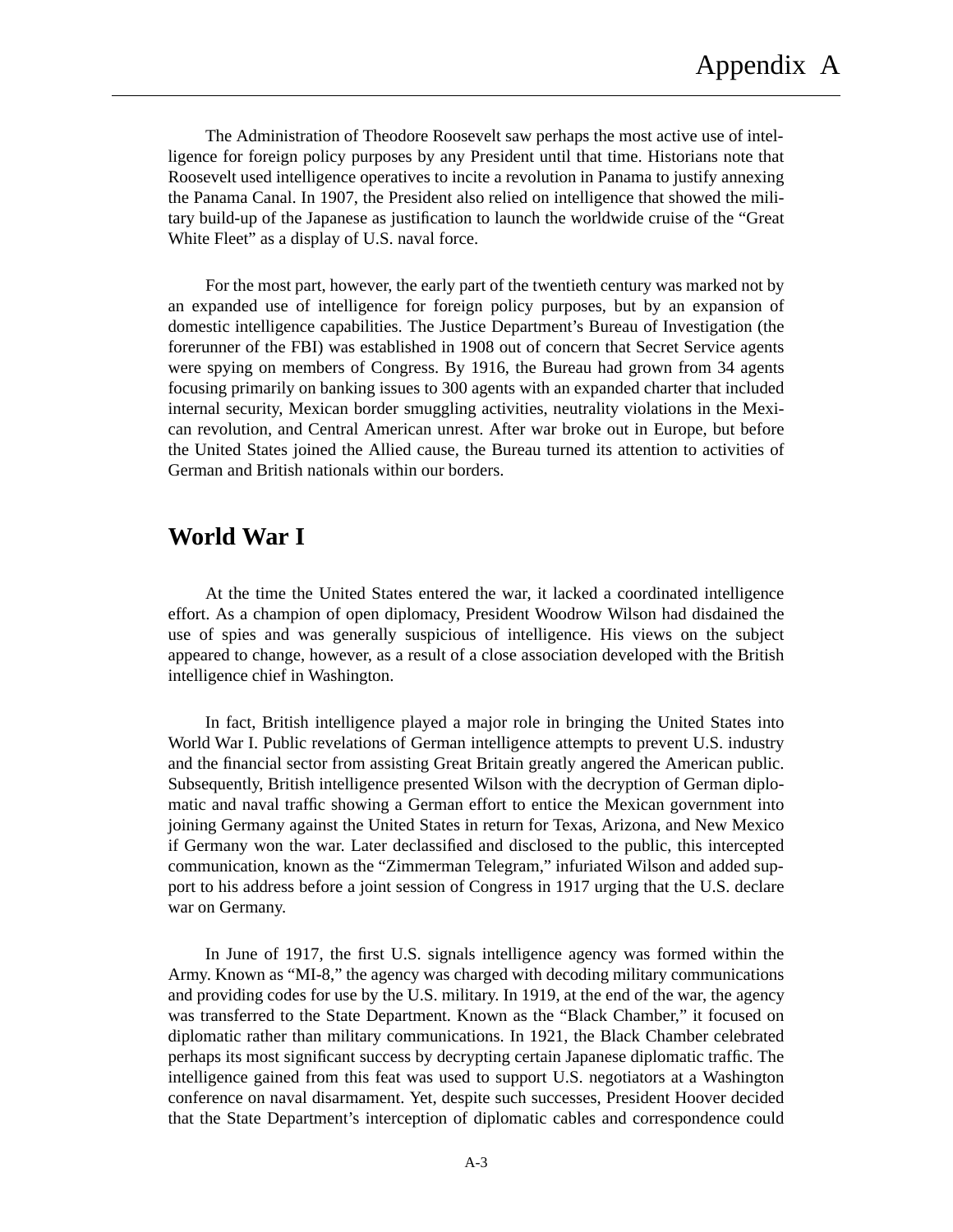not be tolerated. Apparently agreeing with the alleged, yet oft-quoted statement of his Secretary of State, Henry Stimson, that "Gentlemen do not read each other's mail," Hoover returned the agency to a military orientation under the Army Signal Corps.

Other intelligence entities remained in existence after the end of WWI but saw their resources cut substantially. An exception to this general trend was the Justice Department's Bureau of Investigation which saw a marked expansion of its mission and workforce. In 1924, J. Edgar Hoover was named director of the Bureau (renamed the Federal Bureau of Investigation (FBI) in 1935). The FBI's charter was broadened particularly in the years leading to World War II, when concerns for U.S. internal security were mounting in the face of German aggression in Europe. The FBI was made responsible for investigating espionage, counterespionage, sabotage, and violations of the neutrality laws. It was also during this period that the first effort was made to coordinate the activities of the various intelligence elements of the Government. An Interdepartmental Intelligence Coordinating Committee was created for this purpose, but because the Committee lacked a permanent chair and participating agencies were reluctant to share information, it had limited impact.

## **World War II & Its Aftermath**

The years immediately before the United States entered World War II saw American interest in developments in Europe and the Pacific intensify dramatically, prompting both formal and informal efforts to gather and analyze information. President Franklin Roosevelt relied heavily on American and British friends traveling abroad to provide him with intelligence on the intentions of other leaders. One such friend was William J. Donovan, an aficionado of intelligence and a veteran of World War I, whom Roosevelt sent to Europe in 1940 to gather information on the stability of Britain and again in the spring of 1941 to gather information on Italian Dictator Mussolini, among other matters. Upon his return, Donovan lobbied hard for the creation of a centralized, civilian intelligence apparatus to complement that of the military.

In July 1941, in response to Donovan's urging, Roosevelt appointed Donovan as Coordinator of Information to form a non-military intelligence organization. The Coordinator of Information was to "collect and analyze all information and data which may bear upon the national security" for the President and those he designated. The Coordinator was given the authority, "with the approval of the President," to request data from other agencies and departments, but was specifically admonished not to interfere with the duties and responsibilities of the President's military and naval advisers. FBI Director J. Edgar Hoover, fearing a loss of authority to the new Coordinator, secured the President's commitment that the Bureau's primacy in South America would not change.

Borrowing heavily from the British intelligence model, Donovan created a special staff to pull together and analyze all national security information and empaneled an eightmember review board, drawn from academia, to review analysis and test its conclusions. In concert with the Librarian of Congress, COI Donovan organized the Division of Special Information at the Library, to work with Donovan's analytical staff and to coordinate scholarship within the Library and in academia. In theory, the Division was to provide unclassified information to Donovan's staff, who would combine it with classified information to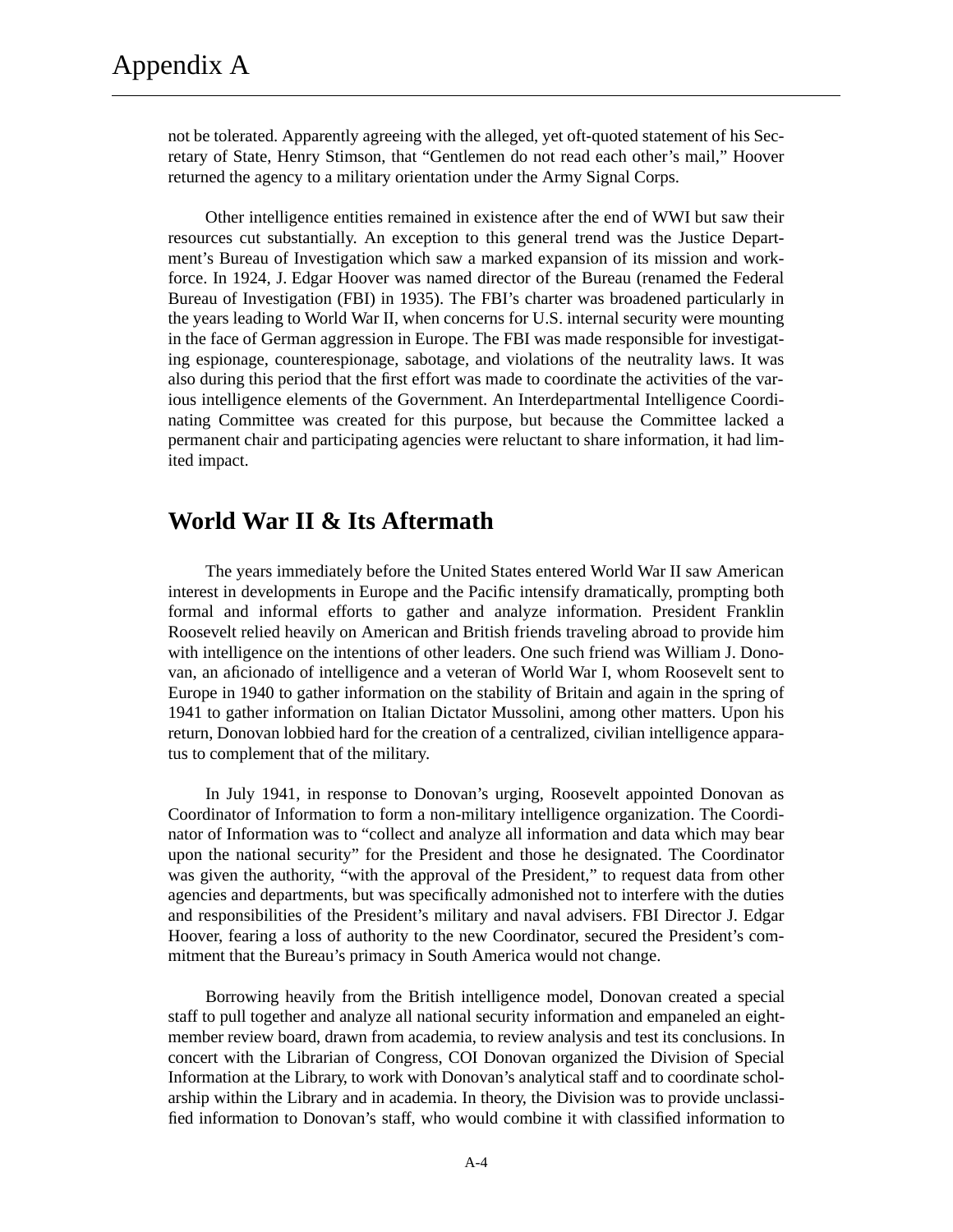produce an analysis that would be reviewed by the special board before presentation to the President. Although in practice the process did not operate precisely as planned, the concept of centralized analysis was established.

The surprise attack on Pearl Harbor by the Japanese on December 7, 1941, brought America into the war and revealed a significant failure on the part of the U.S. intelligence apparatus. As subsequent investigations found, intelligence had been handled in a casual, uncoordinated manner, and there had been insufficient attention to certain collection requirements. The lack of coordination among agencies, principally the Army and the Navy, resulted in a failure to provide timely dissemination of relevant information to key decisionmakers. Moreover, intelligence analysts had grossly underestimated Japanese capabilities and intentions, revealing a tendency to misunderstand Japanese actions by looking at them with American cultural biases. After the war, the resolve of America's leaders "never again" to permit another Pearl Harbor largely prompted the establishment of a centralized intelligence structure.

America's entrance into World War II created an immediate need for intelligence to support the warfighter. While the Army and the Navy maintained their own intelligence capabilities, none were prepared to provide the kind of support needed.<sup>1</sup> To bolster this effort, the Office of Strategic Services (OSS) was created in June 1942, under the recently established Joint Chiefs of Staff to succeed the Coordinator of Information. William Donovan remained in charge of the reorganized unit. In addition to assuming the analytical role of its predecessor, the OSS was chartered to carry out clandestine operations against the Axis powers on a worldwide scale. It was not, however, readily accepted by the Joint Chiefs of Staff (JCS), who remained skeptical of the value of OSS activities, and the new unit faced strong competition from the FBI and the Army's intelligence organization.

Usually glamorized as the dashing operations arm of the U.S. Army (with its wellknown espionage exploits with the Resistance in Europe), the OSS' contribution to intelligence production has gone largely unnoticed. It was, however, one of the seven major intelligence producers and was an important training ground for a generation of intelligence analysts, as well as operatives. Decidedly different than the British system, the OSS established the tradition of putting analysts and operatives in the same organization. The difficulties, however, that the OSS had in establishing itself within the JCS structure reaffirmed Donovan's belief that the peacetime successor to the OSS should be a civilian organization directly responsible to the President. In 1944, Donovan started campaigning for this model.

<sup>&</sup>lt;sup>1</sup> Former Secretary of State Dean Rusk recalled the 1941 state of the U.S.'s intelligence effort in testimony before a Senate subcommittee: "When I was assigned to G-2 in 1941, well over a year after the war had started in Europe, I was asked to take charge of a new section that had been organized to cover everything from Afghanistan right through southern Asia, southeast Asia, Australia, and the Pacific. Because we had no intelligence organization that had been giving attention to that area up to that time, the materials available to me when I reported for duty consisted of a tourist handbook on India and Ceylon, a 1924 military attache's report from London on the Indian Army, and a drawer full of clippings from the *New York Times* that had gathered since World War One. That was literally the resources of the G-2 on that vast part of the world a year after the war in Europe started."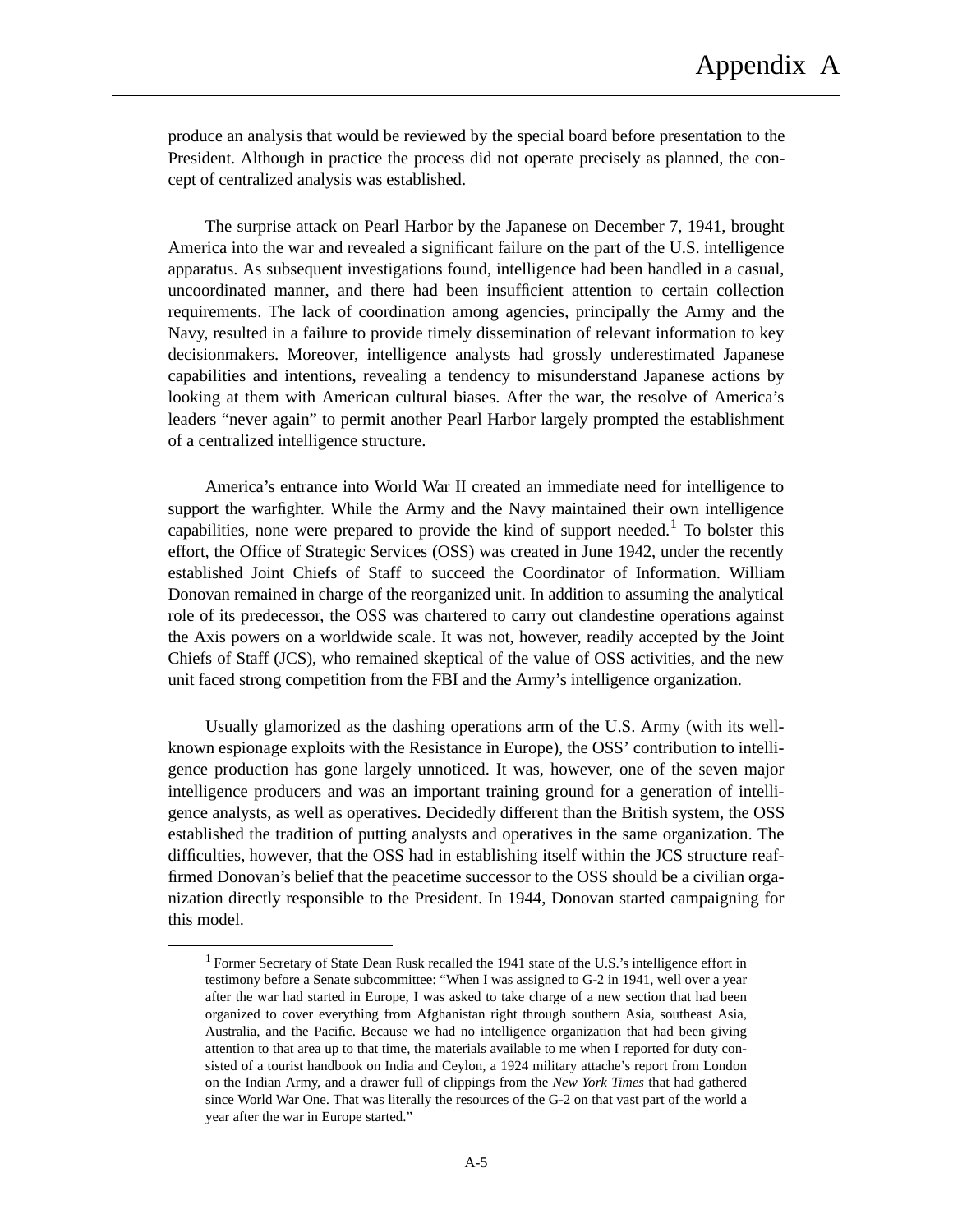In the meantime, substantial intelligence capabilities were created in the military services to support the war effort. Army intelligence operations were supervised by the Military Intelligence Division of the Army General Staff. Its operating arm, the Military Intelligence Service (MIS), was created in 1942 and carried out collection activities around the world, including agent operations, signals interception, and photo reconnaissance. MIS also provided intelligence analysis to U.S. and allied commands. At the same time, intelligence elements were assigned directly to operating forces in the field. These intelligence units collected and analyzed tactical signals intelligence, interpreted photos, and performed ground reconnaissance missions. Aerial reconnaissance missions were run by the Army Air Corps. To provide counterintelligence support, including the debriefing of prisoners and defectors, the Army Counterintelligence Corps was established in 1942 with both domestic and overseas missions.

Army signals intelligence analysts succeeded in breaking and exploiting the code systems used by the Imperial Japanese Army, producing intelligence which many believe shortened the war in the Pacific. In England, after the U.S. joined the war, Army teams participated in the work begun by the Polish and continued by the British to decode German military communications encrypted with the Enigma cipher machines. The intelligence produced by this effort, codenamed "ULTRA," gave the Allies unparalleled insight into the workings of the German military and shortened the war in Europe.

Within three days of the devastating and embarrassing attack on Pearl Harbor, the Navy's Combat Intelligence Unit at Pearl Harbor was busy trying to crack the Japanese Fleet code, JN25. By April 1942, enough information was known to allow the American Pacific Fleet to deal the first blow without visual sighting of the Japanese Fleet at the Battle of Coral Sea. By May 1942, Navy cryptanalysts succeeded in cracking the Japanese code. This significant naval intelligence capability, on par with the British and Polish decryption of the German code, allowed the Americans to defeat the Japanese at the Battle of Midway and to countermeasure the Japanese during the rest of the war in the Pacific.

Also in the Pacific theater, an Allied Translator and Interpreter Section, composed of 2,000 American Nisei soldiers, interrogated Japanese prisoners and exploited captured documents. Since the OSS did not operate in the South Pacific Theater, special human source intelligence capabilities were established, using Australian and Philippine guerrilla forces as well as a special Army long-distance reconnaissance team known as the Alamo Scouts.

Similarly, the Marine Corps developed and deployed the Navajo Code Talker Program in May 1942. By 1945, operating in both theaters of the War, 400 Native American Navajo members of the Corps were encoding, transmitting, and decoding English messages in the complex language of the Navajo Indians. The Code Talkers have been credited with playing a significant role in the Marine Corps victory on Iwo Jima. So successful was this method of encryption and communication that it was employed in the Korean and Vietnam conflicts.

Toward the end of the war, the Administration was left to decide what to do with these intelligence capabilities. A vigorous and heated debate ensued between those who favored the Donovan idea of an independent, civilian intelligence organization reporting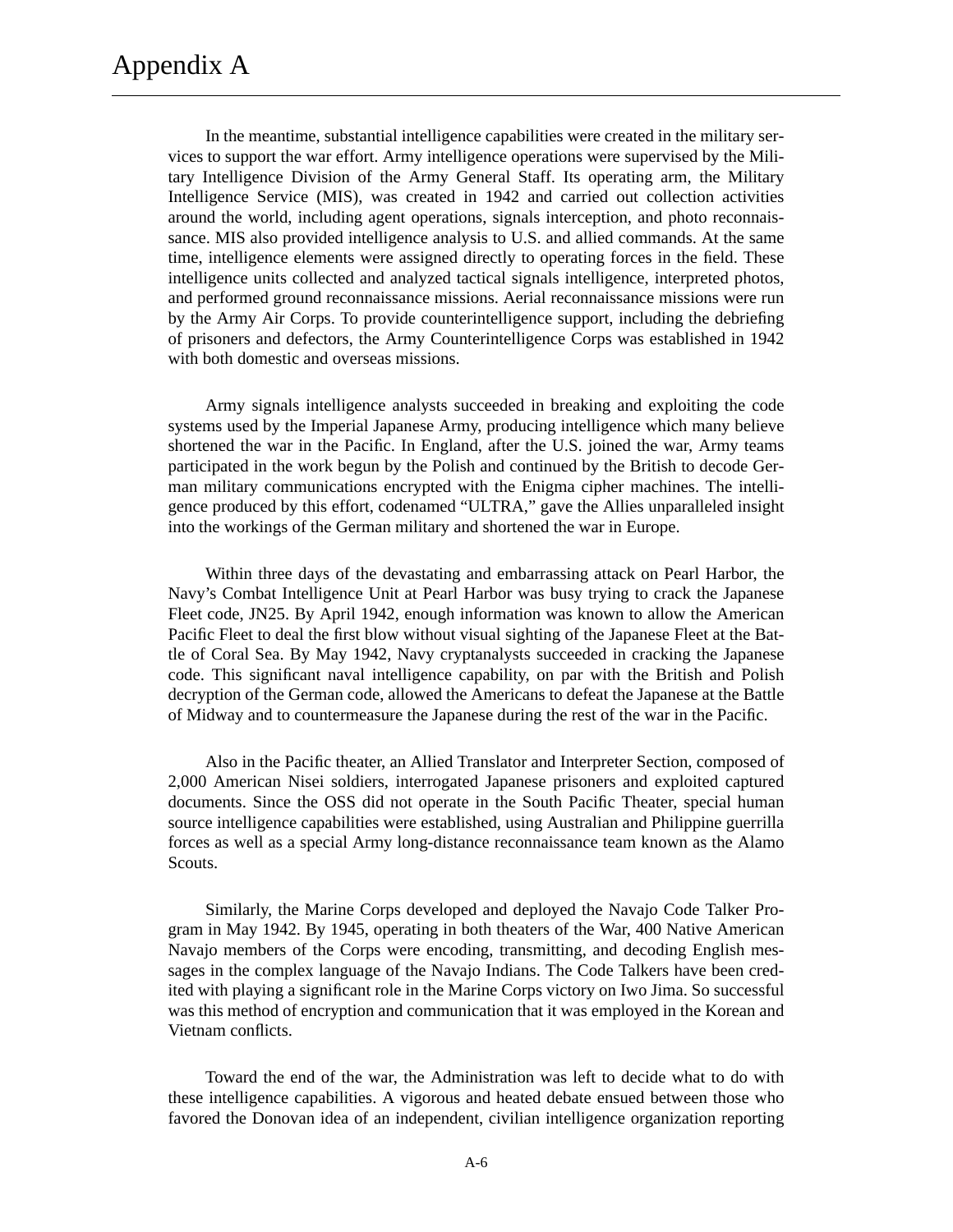directly to the President and those who favored retention and control of intelligence by the military. The State Department, among others, weighed in heavily against the Donovan approach.

In September 1945, while the debate continued, President Truman, acting on a recommendation from his Budget Director, abolished the OSS by Executive Order and divided its functions between the War and State Departments. State received the research and analysis function, combining it with the existing analytical office to form the Interim Research and Intelligence Service (IRIS). The War Department formed the Strategic Services Unit (SSU) out of the clandestine side of the OSS. President Truman had unrealized hopes that the State Department would take over the coordination of intelligence for the Government.

At about the time the OSS was being disbanded, a study commissioned by Navy Secretary James Forrestal and chaired by private businessman Ferdinand Eberstadt was published. While the report dealt principally with the issue of military unification, it also recommended coordination of the intelligence function through the establishment of a National Security Council (NSC) and a Central Intelligence Agency (CIA). The NSC would coordinate the civilian and military national security policy for the President. The CIA, under the auspices of the NSC, would serve "to coordinate national security intelligence." While the military generally supported the recommendation calling for centralized coordination of "national security" intelligence, it was unwilling to give up its own collection programs and analytical capabilities.

## *The Central Intelligence Group*

While the recommendations of the Eberstadt study were to influence significantly the content of what eventually became the National Security Act of 1947, they were not immediately implemented. However, President Truman decided to settle the question of whether there should be a centralized civilian intelligence organization.

Reflecting his dissatisfaction with what he perceived to be the haphazard nature of intelligence collection, his desire to have one authoritative source for intelligence advice, and, above all, his desire to avoid another Pearl Harbor, President Truman issued an executive directive on 22 January 1946 establishing a National Intelligence Authority, a Central Intelligence Group (CIG) "under the direction of a Director of Central Intelligence" (DCI), and an Intelligence Advisory Board. The latter body comprised civilian and military heads of intelligence agencies who were to advise the DCI. The National Intelligence Authority, comprising the Secretaries of War, State, Navy, and the President's personal representative, was charged with planning, developing, and coordinating the intelligence effort. Finally, the CIG (a small interdepartmental group—not an independent agency) was responsible for coordinating, planning, evaluating, and disseminating intelligence and overtly collected information. Funding and staffing of the CIG were provided by other departments and agencies which retained control over their own intelligence efforts.

The first DCI, Rear Admiral Sidney Souers (who wrote the intelligence section of the Eberstadt study), reluctantly accepted the appointment and stayed in the position only six months. Under his tenure, the CIG played a limited analytical role due to Souers' reluctance to challenge the analytical product of the State Department's IRIS. But the IRIS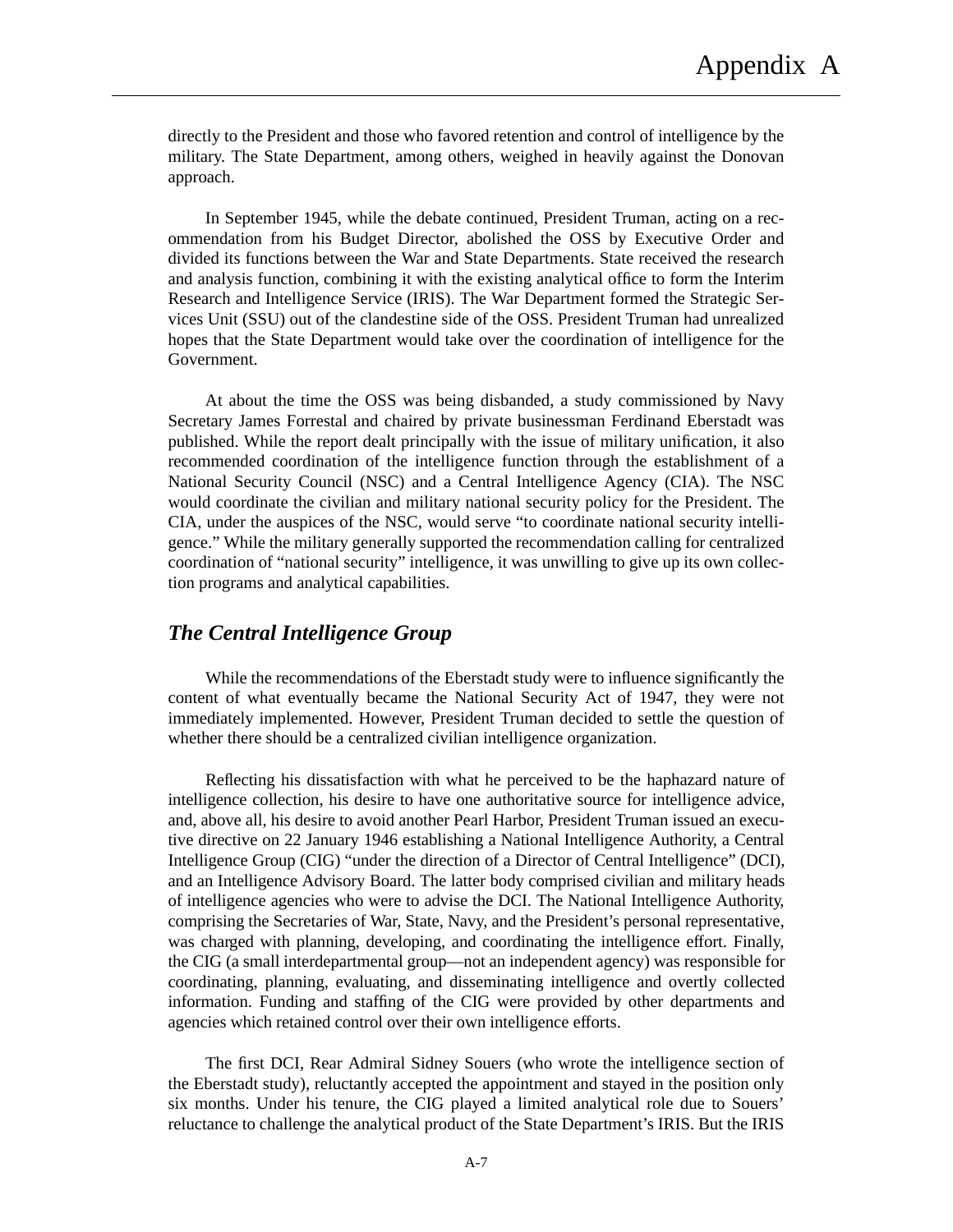was soon decimated by congressional budget cutting, and most of its positions were dispersed throughout the Department and to other agencies. In all, 600 positions were transferred from the IRIS to the National Intelligence Authority, the CIG, and the military services. This left the Department with a skeleton analytic group, thus limiting its mission to providing intelligence support only to the policymakers within the Department of State.<sup>2</sup>

The second DCI, Lieutenant General Hoyt Vandenberg, proved more aggressive than his predecessor, gaining authority for the CIG to hire personnel and acquire its own administrative support, as well as expanding clandestine collection, research and analysis, and the overall size of the organization. At the behest of the President, the first national estimate, on Soviet intentions and capabilities, was produced in 1946 during Vandenberg's tenure.

At the time Vandenberg became DCI, in June of 1946, legislation was being drafted in the Congress and in concert with the Truman Administration to provide for the unification of the military establishment under a Secretary of Defense. Inasmuch as the CIG would need an annual appropriation to continue in existence, Vandenberg saw an opportunity to incorporate legislative language creating an independent central intelligence agency with several features modeled on the existing charter of the CIG. Within a month of assuming the duties of DCI, Vandenberg submitted a proposal describing this new entity, with the support of the Truman Administration, which consisted basically of the pertinent language from the 1946 presidential directive and language that had been previously published in the Federal Register.

## *The National Security Act of 1947*

In the ensuing congressional debate on the Vandenberg proposal, several issues emerged about the role of the DCI.

One was whether the DCI should be a civilian or military officer. Some argued that if the DCI were an active duty military officer, he would be subject to the control of his parent service. On the other hand, the military was recognized as the principal consumer of intelligence and controlled most of the resources devoted to it. The legislation ultimately provided that the President could appoint either a civilian or a military officer as the DCI, but if a military officer were appointed, he would be removed from the control of his parent service.

Another issue was whether the DCI should be a member of the National Security Council that was being established by the bill as the White House focal point for national security matters. Navy Secretary James Forrestal argued strongly against this proposal saying that the Council would be too large to accomplish its business and that the new DCI would have ready access without formal membership. His argument was persuasive and the DCI's proposed membership on the NSC was dropped.

 $^{2}$  In 1957, this group was renamed the Bureau of Intelligence and Research.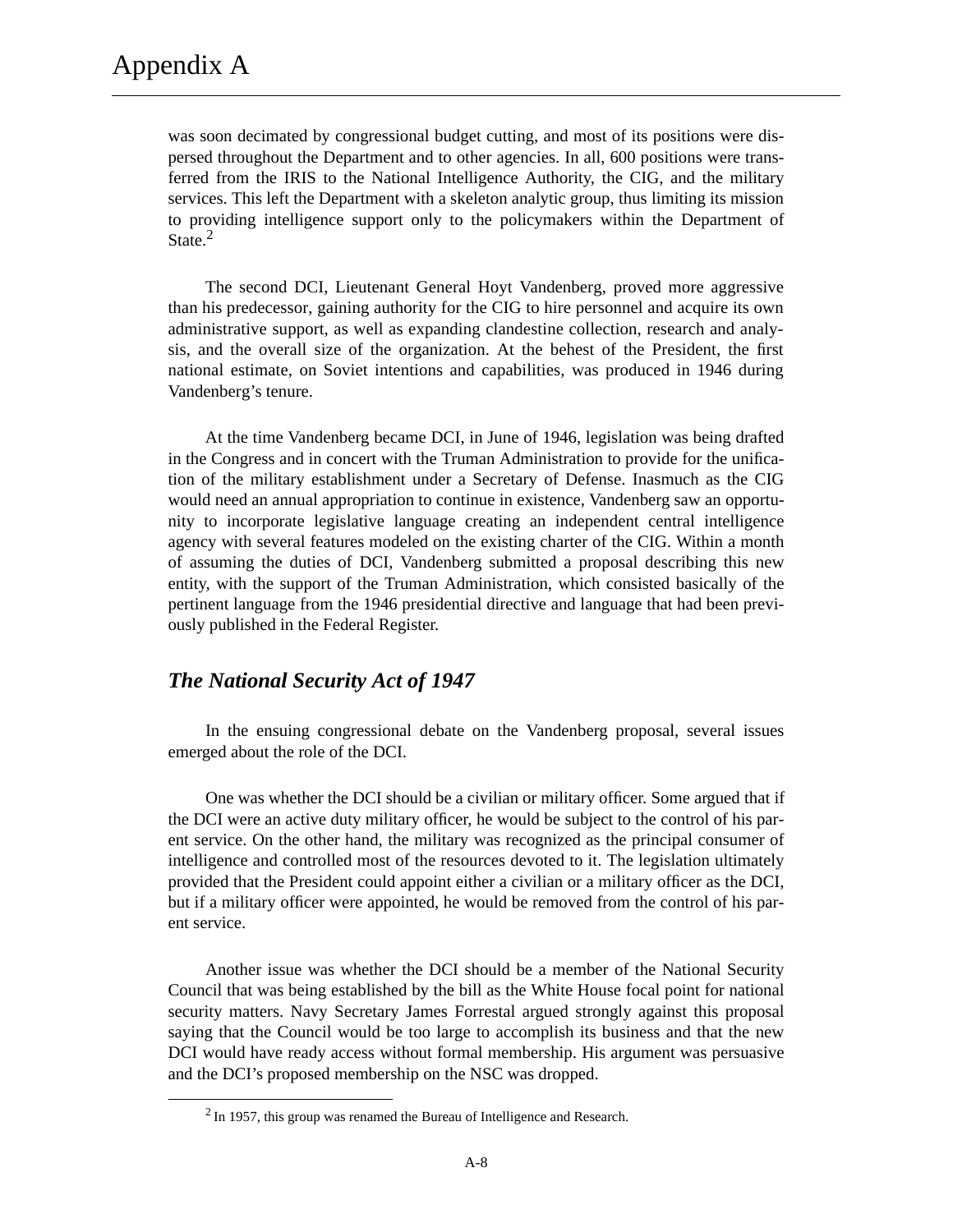A third issue was the relationship of the DCI to other agencies, in particular, the FBI. The draft proposal provided that the new Central Intelligence Agency would serve as the focal point within the Government where intelligence would be gathered and evaluated. As such, the CIA would necessarily require access to information collected by other agencies. The military agreed to this coordinating role for the CIA so long as the military was able to maintain its own collection and analytical capabilities to support military operations. The FBI, however, insisted on limiting the CIA's access to FBI files only if written notice was given first and only if access was "essential to the national security."

On July 27, 1947, President Truman signed into law the National Security Act of 1947, creating a postwar national security framework. A National Security Council was created to coordinate national security policy. The Act created the position of Secretary of Defense and unified the separate military departments (the Army, the Navy, and the newly-created Air Force) under this position. The Act also established the Joint Chiefs of Staff to serve as the principal military advisers to the President and the Secretary of Defense. Finally, a Central Intelligence Agency was established with the Director of Central Intelligence as its head. At the time of its creation, the CIA was the only agency charged with a "national" intelligence mission.

The statutory language regarding the authorities and functions of the new Central Intelligence Agency was left intentionally vague. In part this reflected the bureaucratic sensitivities involved in specifying in the law the DCI's roles and missions in regard to other agencies, and, in part, the desire to avoid wording that other governments might find offensive. Thus, there was no mention of "espionage" or "spying" in the statute, nor was there any wording to suggest that covert actions (i.e. secret operations to influence political conditions in other countries) were part of the new agency's charter. Rather, the CIA was authorized to perform "services of common concern" to other intelligence agencies as may be determined by the National Security Council and to perform "such other functions and duties related to intelligence affecting the national security as the National Security Council may from time-to-time direct." (The NSC did, in fact, issue directives in 1947 and 1948, providing specific authority for CIA's operational and analytical functions.)

The 1947 Act also included an express prohibition on the CIA's having any "police, subpoena, law-enforcement powers, or internal security functions," reflecting the congressional and public desire to ensure that they were not creating a U.S. "Gestapo" and to preserve the FBI's primacy in domestic matters. The law also made the DCI responsible for "protecting intelligence sources and methods from unauthorized disclosure."

## *The Early Years of the CIA*

The early years of the CIA appear to have been difficult ones as the Agency attempted to establish itself within the Government, amid growing concern about Communist gains in Eastern Europe and Soviet expansionism.

Rear Admiral Roscoe Hillenkoetter was DCI at the time the CIA was created. He organized the Agency into two principal divisions: one dealing with intelligence operations and the other with analysis. The analytical arm, in response to policymaker interest, prepared and disseminated short-term intelligence pieces. DCI Hillenkoetter found it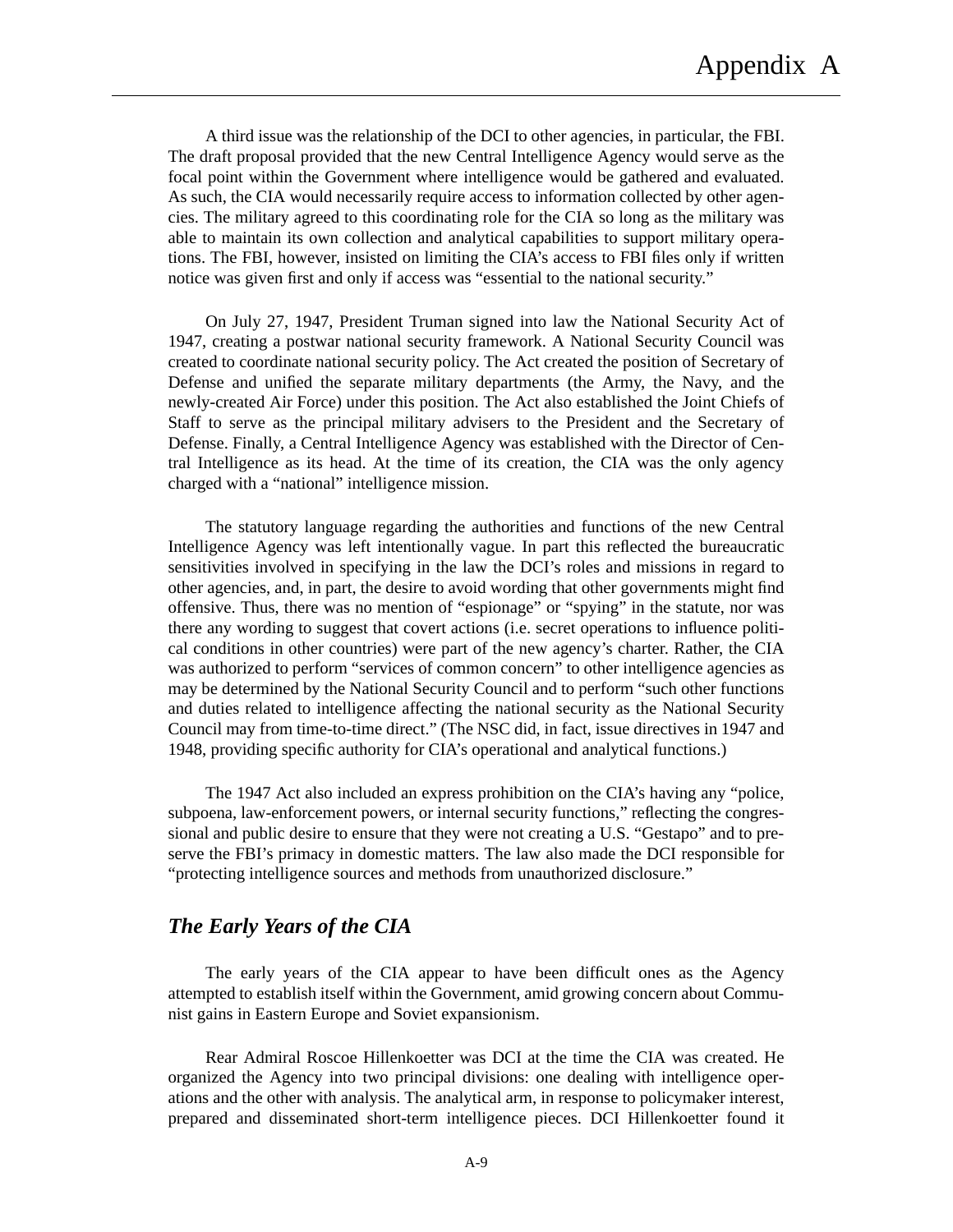difficult, however, to force other agencies to participate in the development of longer papers despite the language of the 1947 Act. The emphasis on producing short-term pieces, on the other hand, was often seen as intruding on the role of other producers such as the State Department, the military departments, and the FBI. There was also conflict on the operational side. The Government considered initiating psychological warfare operations overseas to counter Soviet expansionism, but the NSC preferred that the State Department, rather than the CIA, be responsible for them. It was only when the Secretary of State vigorously objected to this role for the Department that it was assigned to the CIA.

In January 1948, less than a year after the CIA was created, the National Security Council, exercising its oversight role under its Executive Secretary Sidney Souers,<sup>3</sup> asked three private citizens to examine comprehensively CIA's "structure, administration, activities, and interagency relations." Allen Dulles, William Jackson and Matthias Correa, three New York lawyers with experience in intelligence, submitted their highly critical report in January 1949. Although the NSC found the criticism of DCI Hillenkoetter and the CIA "too sweeping," it nevertheless accepted the report's basic findings: CIA was not coordinating intelligence activities in the Government; the correlation and evaluation functions were not well organized, and other members of the fledgling Intelligence Community were not fully included in the estimates process; and the DCI lacked sufficient day-to-day contact with the work of CIA. The Dulles-Jackson-Correa report called upon the DCI to exert "forthright leadership," and to actively use existing coordination bodies, such as the Intelligence Advisory Committee ((IAC) comprising the leaders of the military and civilian intelligence agencies). For example, the report urged that the final coordination of intelligence estimates be done through IAC, to establish estimates as "the most authoritative statement[s] available to policymakers."

The Dulles-Jackson-Correa report also made the point that coordination and planning could only be effective with a strong DCI and CIA. It therefore recommended that the DCI reorganize his office to include on his immediate staff the heads of CIA's main components. The report also stated that the CIA would benefit from civilian leadership and recommended that if another military DCI was appointed, he should resign his military commission "to free him from all service ties and from rotations that would preclude the continuity needed for good intelligence work." $4$ 

Also during 1948, the Congress established "The Commission on Organization of the Executive Branch of the Government." Chaired by former President Herbert Hoover, the Commission established a sub-group to look at national security organizations, including CIA. This group, headed by New York businessman Ferdinand Eberstadt, $\frac{5}{2}$  concluded that the basic organizational arrangements for national security were sound, but there were problems in carrying out the function. The CIA was specifically criticized for not being properly organized to assimilate all information concerning scientific developments

<sup>&</sup>lt;sup>3</sup> The same Sidney Souers who had been appointed the first DCI by President Truman in January 1946. Souers served as Executive Secretary of the NSC from 1947 to 1950.

<sup>&</sup>lt;sup>4</sup> Although NSC 50 was issued to implement the report's recommendations, DCI Hillenkoetter did not take follow-up action on its numerous recommendations.

<sup>5</sup> The same person who proposed the creation of the National Security Council and the CIA in a 1945 report to Navy Secretary Forrestal.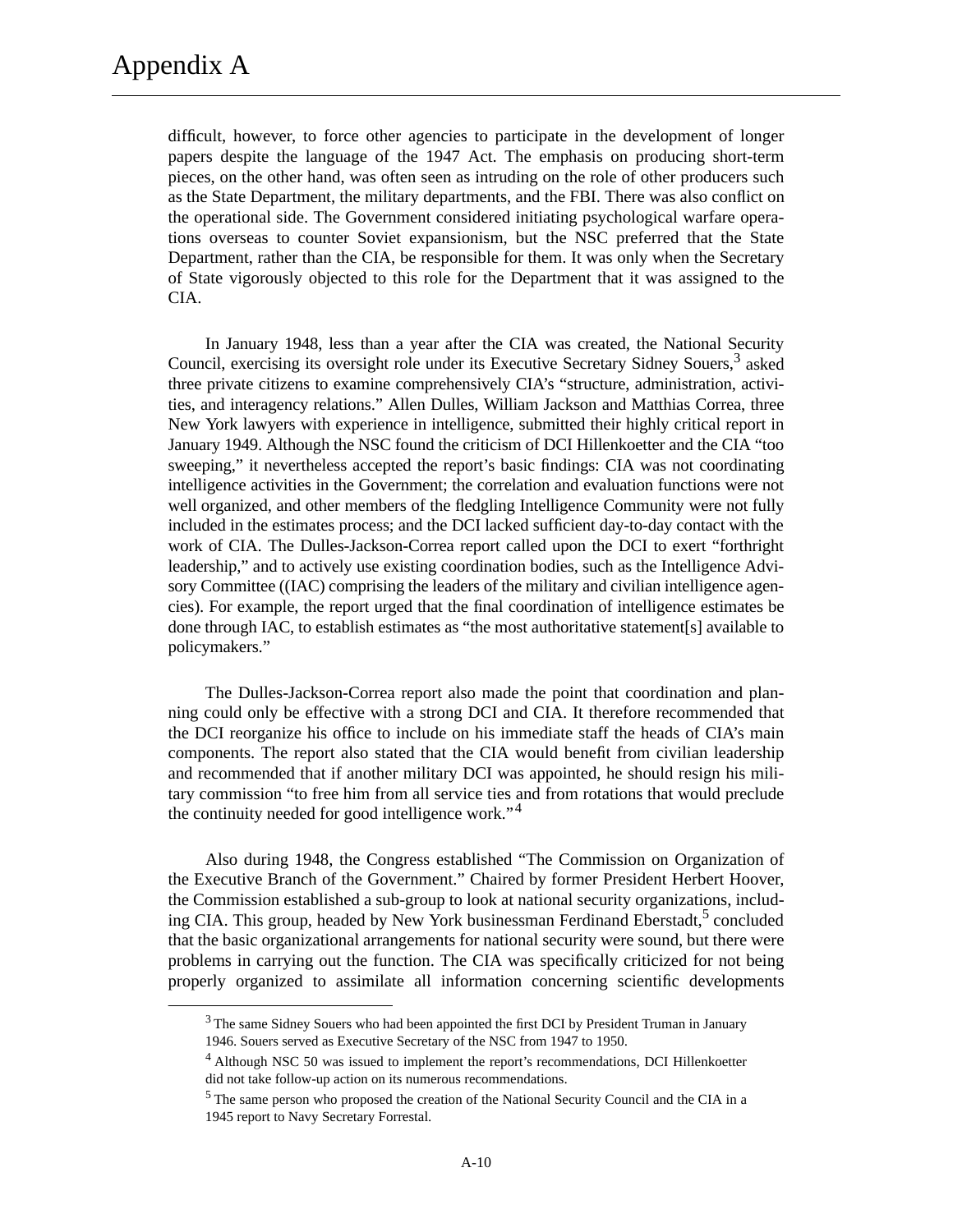abroad, to estimate the significance of these developments, and to give direction to collectors. Concern was also expressed that the CIA was not being given access to all available information within the Government. The fear that other countries might develop nuclear weapons led the Eberstadt group, with some urgency, to state: "Failure properly to appraise the extent of scientific developments in enemy countries may have more immediate and catastrophic consequences than failure in any other field of intelligence."

In its November 1948 report, the Hoover Commission called for "vigorous efforts" to improve CIA's internal structure and the quality of its product, especially in scientific and medical intelligence. A senior-level "evaluation board or section" within CIA was proposed to work solely on intelligence evaluations. Finally, the Commission urged positive efforts to foster "relations of mutual confidence" between CIA and its consumers.<sup>6</sup>

Lieutenant General Walter Bedell Smith, who succeeded Hillenkoetter as DCI soon after the outbreak of the Korean War, took the initial steps to implement the recommendations of the Hoover and the Dulles-Jackson-Correa reports. Among his first steps was to recruit Allen Dulles, an OSS veteran, as Deputy Director for Plans, and to establish a Board of National Estimates chaired by William Langer of Harvard University.

In 1949, Congress enacted additional legislation for the CIA providing its Director with certain administrative authorities necessary for the conduct of clandestine intelligence activities that were not available to government agencies generally. In particular, the new law permitted the DCI to expend appropriated funds for procuring goods and services to carry out the Agency's functions without having to comply with the cumbersome procurement rules applicable to other government agencies. It also permitted the Agency to expend appropriated funds based solely on a voucher signed by the DCI.

## **1950s & 1960s: The Development of the Intelligence Community**

The decades of the 1950s and 1960s saw an expansion and an intensification of the Cold War as well as an expansion in the size and responsibilities of U.S. intelligence agencies to cope with its challenges.

## *The 1950s*

Acting on the recommendations of a commission of senior officials headed by George Brownell, President Truman, by classified memorandum, established the National Security Agency (NSA) in October 1952 in recognition of the need for a single entity to be responsible for the signals intelligence mission of the United States. Placed within the

<sup>6</sup> The depth and importance of this problem was revealed when President Truman announced that the Soviets had detonated a nuclear device in September 1949. The CIA's only coordinated estimate on the urgent question of when the Soviets would have a nuclear weapon gave three incorrect predictions: 1958, 1955 and 1950-1953, and none of the predictions was accepted by all departments.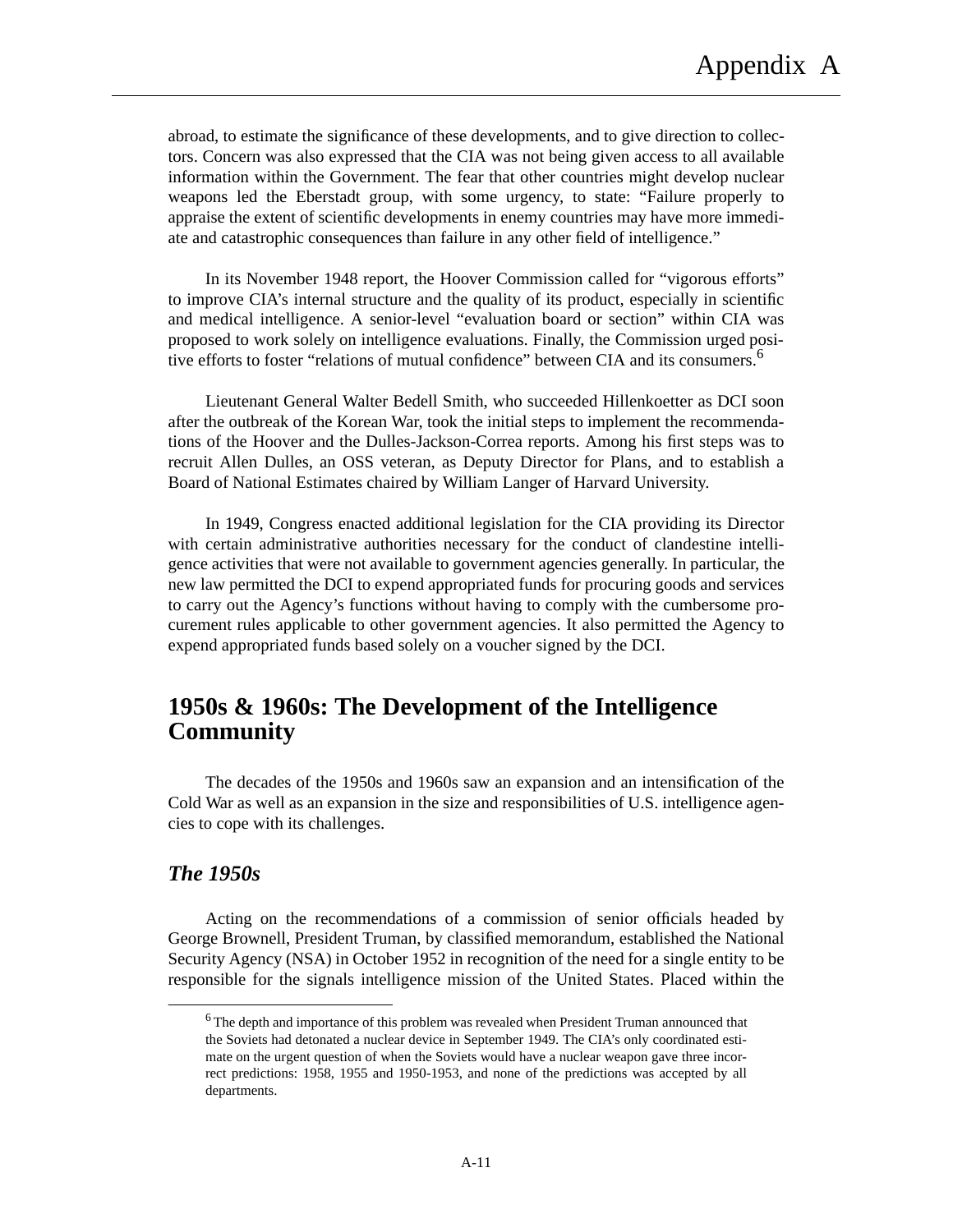Department of Defense, NSA assumed the responsibilities of the former Armed Forces Security Agency as well as the signals intelligence responsibilities of the CIA and other military elements. In 1958, the National Security Council issued directives that detailed NSA's mission and authority under the Secretary of Defense.

CIA meanwhile made important strides. Its analytical efforts during the Korean War established the Agency as a key player in the defense and foreign policy areas. On the operational side, the National Security Council reissued its 1948 directive on covert action to achieve peacetime foreign policy objectives in 1955, reemphasizing that implementation responsibility was with the CIA. In 1954, President Eisenhower approved the concept of a high-flying reconnaissance aircraft to fly above the Soviet air defense systems. Due largely to CIA's special procurement authorities and ability to carry out the mission in secret, the President established the effort as a joint CIA-Air Force program. The ability of the program to develop and field the U-2 (by 1955) earlier than planned and below the original cost estimate was a clear success for the participants. Before the end of the decade photos provided by the U-2 figured prominently in defense planning.

In 1954, Congress once again sought to examine the organization and efficiency of the Executive Branch and revived "The Commission on Organization of the Executive Branch of the Government." With former President Hoover again at the helm, the "Second Hoover Commission" formed a sub-group headed by General Mark Clark to study the agencies of the Intelligence Community.<sup>7</sup>

The Clark task force recommended that the CIA be reorganized internally to focus better on its primary missions, and that the DCI appoint a "Chief of Staff" or executive officer to run the day-to-day operations.<sup>8</sup> It also called for a permanent "watchdog" commission to oversee the CIA, comprising members of the House and Senate and distinguished private citizens appointed by the President.<sup>9</sup> A year later, in 1956, President Eisenhower established the Presidential Board of Consultants on Foreign Intelligence Activities (later renamed the President's Foreign Intelligence Advisory Board by President Kennedy). Shortly after it was formed, the Board issued a critical review of the DCI's management of the Intelligence Community. Later, in 1957, on the Board's recommendation, President Eisenhower established the United States Intelligence Board as the single forum for all intelligence chiefs to provide advice to the DCI on intelligence activities.

In 1957, spurred by the Soviet launch of Sputnik, the CIA and the Air Force began planning for the first photo reconnaissance satellite. Publicly referred to as "the Discoverer Weather System" and recently declassified as "CORONA," the system was successfully operational by 1962.

<sup>&</sup>lt;sup>7</sup> In its 1955 report, the Second Hoover Commission recognized for the first time the existence of an "intelligence community" within the Government, naming the NSC, CIA, NSA, FBI, Department of State, Army, Navy, Air Force, and the Atomic Energy Commission as its members.

<sup>&</sup>lt;sup>8</sup> Allen Dulles, who had been elevated to DCI in 1953, did not appoint a Chief of Staff, due to his active interest in the operation of the CIA. Instead, he appointed General Lucien Truscott as his deputy to resolve jurisdictional disputes between CIA and the military services, in an attempt to increase his community coordination capabilities.

<sup>&</sup>lt;sup>9</sup> In 1956, the House and Senate Armed Services Committees, and the Senate Appropriations Committee established intelligence subcommittees, and the House Appropriations Committee formed a "special group" under its chairman.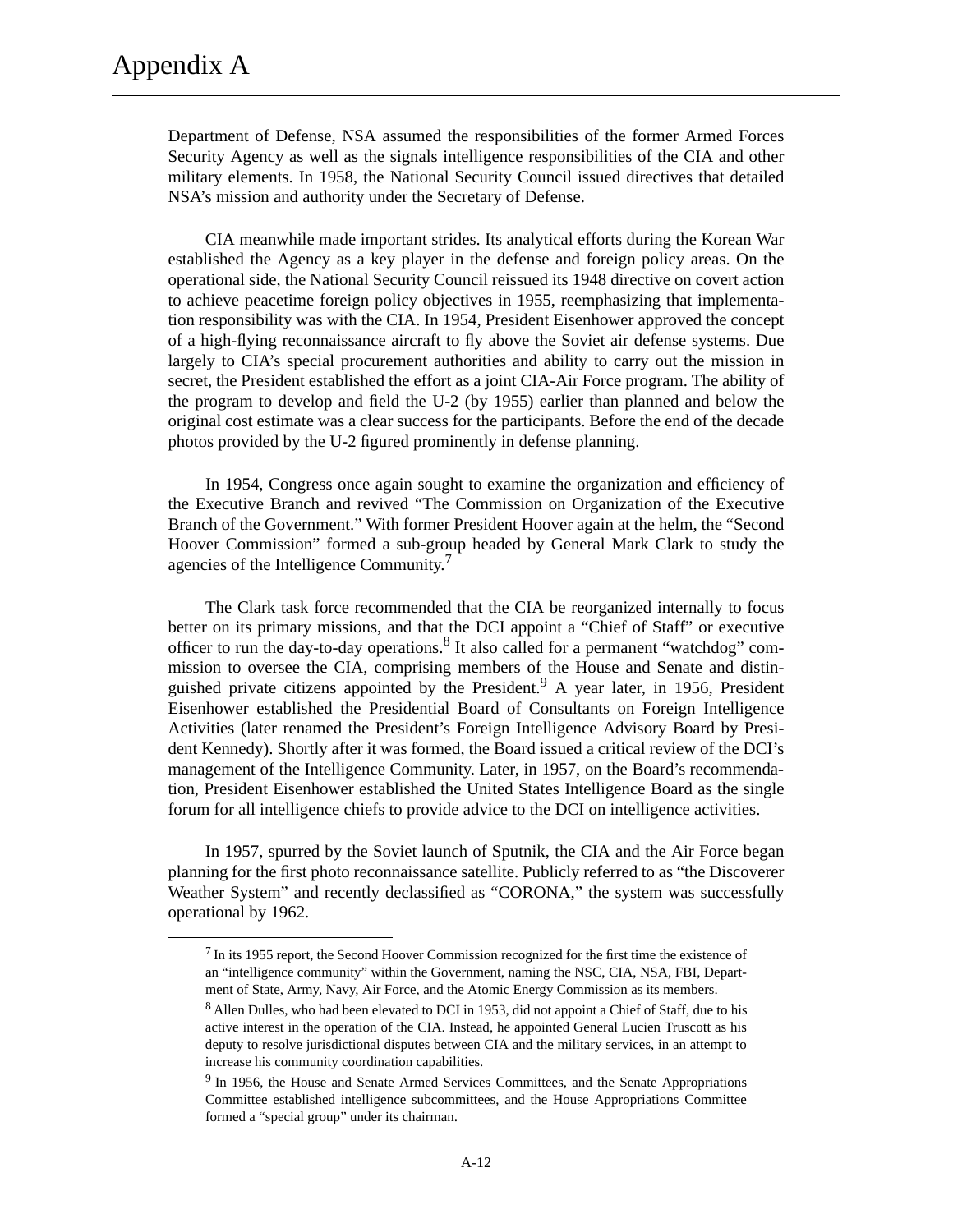## *The 1960s*

The decade of the 1960s was marked by significant technological advances, further expansion of the Intelligence Community, and the first tentative efforts of a DCI to exert control over it. But, as far as the public was concerned, it started with the notable failure of the CIA at the Bay of Pigs. An invasion of Cuban expatriates, trained by the CIA, launched an invasion of Cuba in the spring of 1961 with the intent of ousting the Castro regime. Without U.S. military assistance, the invasion crumbled. The reputation of the Agency suffered significantly.

In August of the same year, Secretary of Defense McNamara created the Defense Intelligence Agency (DIA) to consolidate and to coordinate the production of intelligence analysis by each of the military services and to serve as the principal source of intelligence support to the Secretary and his staff, as well as to the Joint Chiefs of Staff and the unified commands. DIA opened a new production center in 1963, but the military departments continued to maintain their own analytical capabilities. In 1965, DIA was given responsibility for administering the newly-created Defense Attache system, consisting of uniformed military personnel serving in embassies and collecting, by overt means, information useful to the military.

In the meantime, there were substantial advances in U.S. technical collection capabilities. Photographs taken by the U-2 were a large factor in the successful resolution of the Cuban missile crisis in 1962. The first photo reconnaissance satellite was launched the same year. The first high altitude, high speed reconnaissance aircraft, the SR-71, was built and tested by the CIA a short while later. While these technical collection efforts had been ongoing for several years in both CIA and the Air Force, they were formally consolidated, pursuant to a national security directive, in 1961 within the National Reconnaissance Office (NRO).

While the fact of its existence remained classified, the NRO was designated a separate operating agency of the Department of Defense, reporting to the Secretary of Defense albeit with the DCI retaining a role in selecting key personnel as well as substantial control over the budget, requirements, and priorities of the organization. Using the special procurement authorities of the DCI, the NRO was able expeditiously to procure and to operate satellite collection systems for the Intelligence Community.

In addition to the NSA, DIA, and NRO, each of the military services maintained substantial intelligence organizations, both at the departmental level and at the tactical level. These organizations typically collected information and provided analysis regarding the weapons systems, tactics, and capabilities of foreign counterpart forces. This information and analysis were used to support the weapons acquisition process in each service, to support force development and contingency planning, and were incorporated into training programs.

The growth of intelligence efforts within the Department of Defense served to accentuate the relative lack of the DCI's role over the rest of the Community. In July 1961, the President's Foreign Intelligence Advisory Board proposed to the President that the DCI be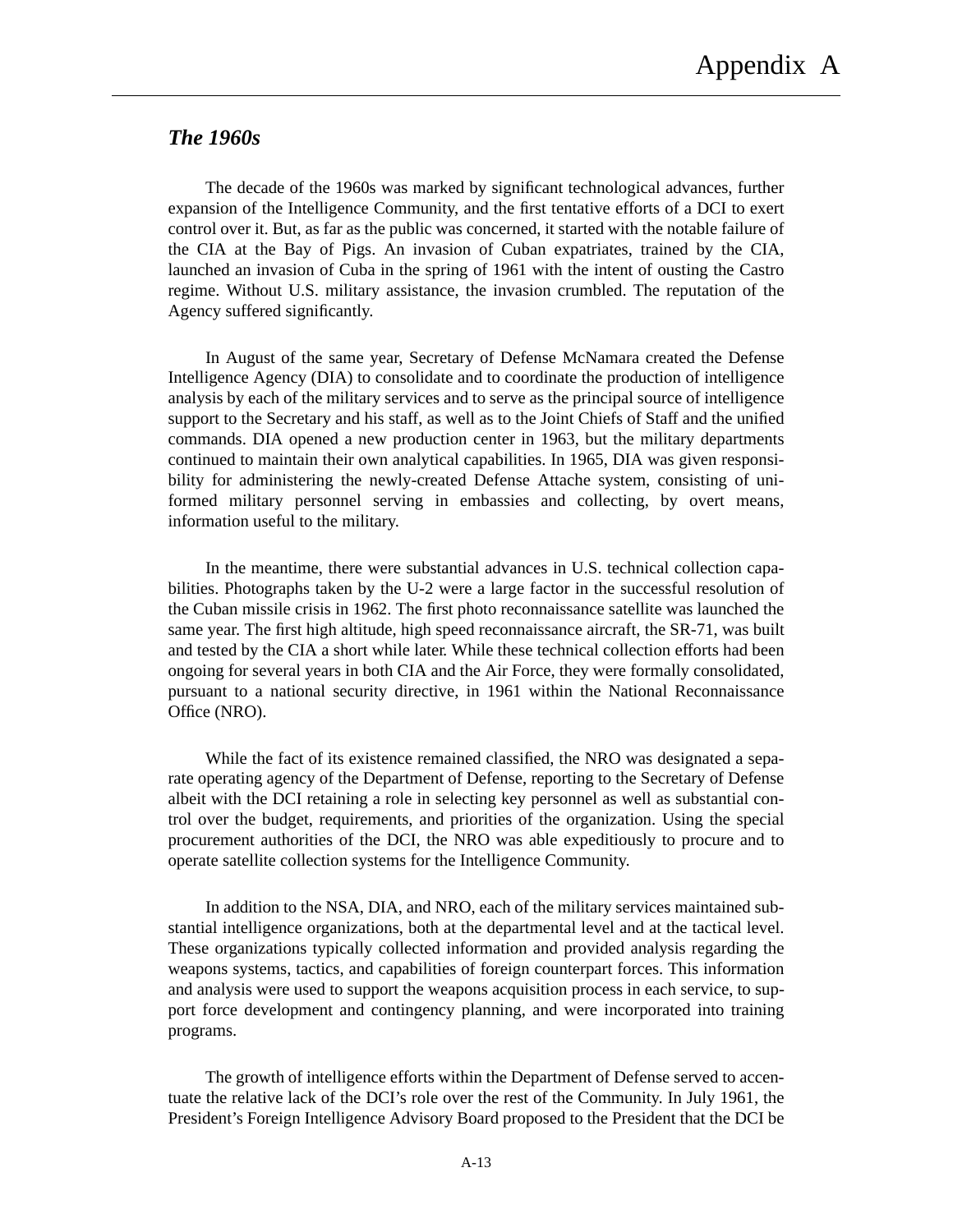separated from the CIA and head-up an Office of Coordination in the White House. President Kennedy did not endorse the recommendation but in January 1962 issued a letter to his new DCI John McCone stating:

*"As head of the Central Intelligence Agency, while you will continue to have overall responsibility for the Agency, I shall expect you to delegate to your principal deputy, as you may deem necessary, so much of the detailed operation of the Agency as may be required to permit you to carry out your primary task as Director of Central Intelligence."*

In 1963, DCI McCone established a National Intelligence Programs Evaluation Staff to review and evaluate Community programs and cost-effectiveness. Later in the decade, DCI Helms set up a National Intelligence Resources Board to review all community programs and budgets, and to referee community disputes.<sup>10</sup>

But the burgeoning U.S. military involvement in the Vietnam War, the efforts to block Communist expansion in Laos and to deal with conflicts in the Middle East (notably the Arab-Israeli Six-Day War of 1967), effectively precluded serious efforts by the DCIs to assert greater control over the Intelligence Community.

## **The 1970s: The Decade of Turmoil & Reform**

The decade of the 1970s began with serious efforts to institute DCI control over the Intelligence Community, but they were eventually undermined by a series of sensational disclosures in the media, followed by unprecedented investigations of the Intelligence Community within the Executive Branch and by the Congress. During the latter half of the decade, new reforms were adopted and new oversight mechanisms put into place. While the intelligence functions of the Government continued, Congress began to take a much more active role in determining their cost and overseeing their execution.

In December 1970, President Nixon directed Deputy Director of the Office of Management and Budget James Schlesinger to recommend how the organizational structure of the Intelligence Community should be changed to bring about greater efficiency and effectiveness. The Schlesinger report, completed in March 1971, found, among other things, that intelligence functions were fragmented and disorganized; collection activities were unnecessarily competitive and redundant; intelligence suffered from unplanned and unguided growth; intelligence activities were too costly; and, because analytical products were provided on such a broad range of topics, they often suffered in quality. The report called for basic reform of the management structure with a strong DCI who could bring intelligence costs under control and improve analytic quality and responsiveness. Among other things, the study recommended that the DCI put together a consolidated budget for the Intelligence Community and oversee its execution.

 $10$  The United States Intelligence Board, previously established in the 1950s to serve as the DCI's primary advisory body, was used unevenly by DCIs depending on their interests in Community management.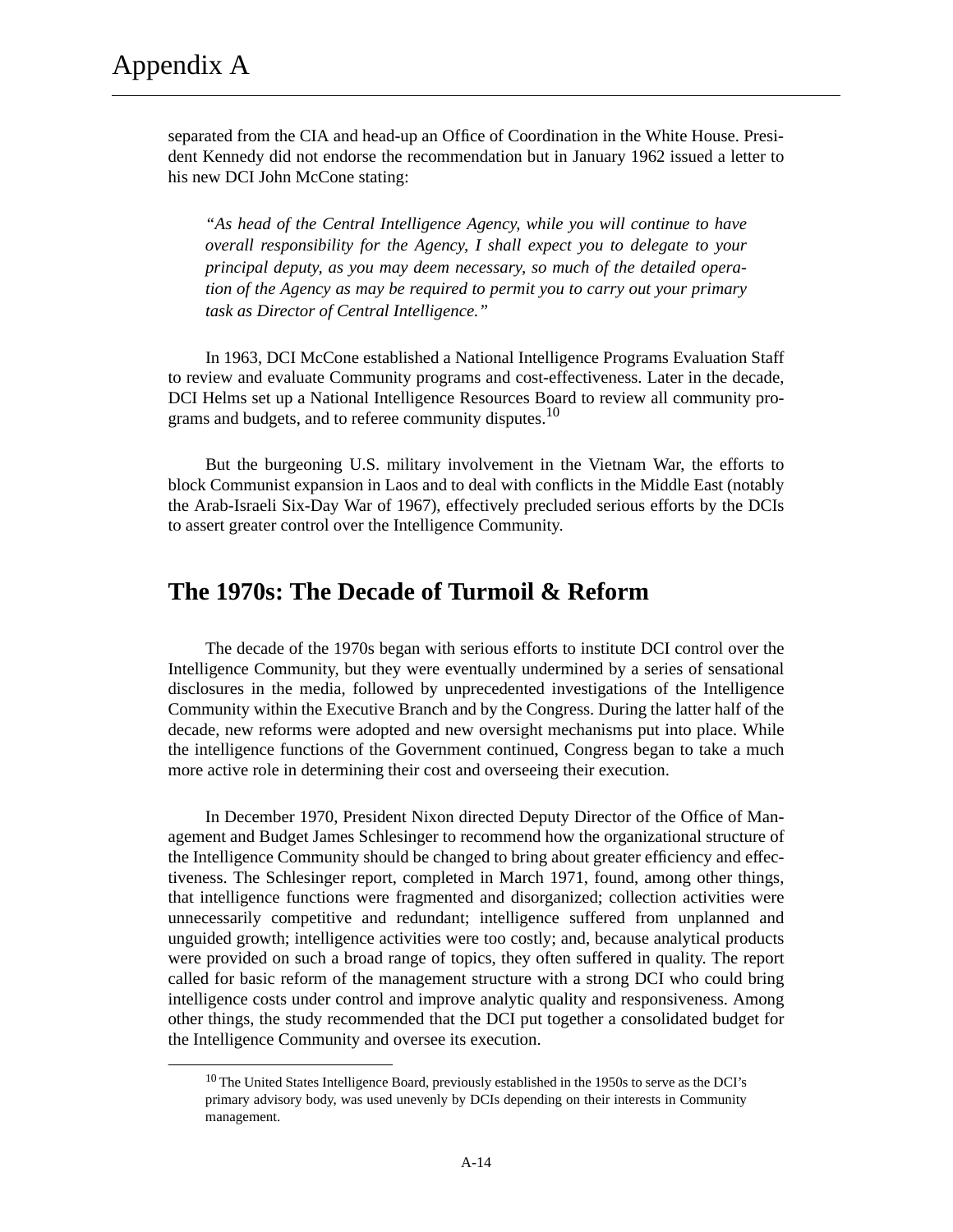Following-up on the recommendations in November 1971, President Nixon issued a directive calling for improvement in the intelligence product and for more efficient use of resources. The DCI was made responsible for "planning, reviewing, and evaluating all intelligence programs and activities and in the production of national intelligence." The Nixon directive reconstituted the United States Intelligence Board to assist the DCI, and set up the Intelligence Committee $11$  of the NSC to coordinate and to review intelligence activities. It also established an Intelligence Resources Advisory Committee, comprising representatives from the State and Defense Departments and OMB, to advise the DCI on the consolidated intelligence budget. In March 1972, DCI Helms created a special "Intelligence Community Staff" to assist him in the daily execution of his Community responsibilities.

None of these changes had a substantial impact at the time, however, because the Government became largely preoccupied with the Watergate affair in 1973 and 1974. There was only tangential involvement by the CIA in Watergate primarily through the activities of former employees, and in the preparation of a psychological profile of Daniel Ellsberg.<sup>12</sup> The press, however, motivated to some extent by the distrust generated by Watergate, increasingly began to report critically on intelligence activities. Press articles covered allegations of collection efforts undertaken against U.S. citizens during the Vietnam era, attempts to assassinate foreign leaders or destabilize communist regimes, and efforts to raise the remains of a Soviet submarine off the floor of the Pacific.

In December 1974, in reaction to reports of CIA's support to the non-Communist resistance forces in Angola, Congress passed an amendment to the Foreign Assistance Act, known as the "Hughes-Ryan amendment," which for the first time required that the President report any covert CIA operations in a foreign country (other than for intelligence collection) to the relevant congressional committees (which, at that time, included the armed services committees, foreign relations committees, and appropriations committees in each house of Congress).

The various media revelations also led to official investigations in both the Executive branch and the Congress:

#### *A. The Rockefeller Commission.*

The Commission on CIA Activities Within the United States, chaired by Vice President Rockefeller, was created by President Ford on 4 January 1975, to determine whether CIA employees had engaged in illegal activities in the United States. The inquiry was later expanded to include the CIA's foreign intelligence charter and to make suggestions for operational guidelines. In June 1975, the Commission issued its report which, among other things, confirmed the existence of a CIA domestic mail opening operation; found that in the late 1960s and early 1970s the Agency had kept files on 300,000 U.S. citizens and organizations relating to domestic dissident activities; found that President Nixon

 $11$  The Intelligence Committee, chaired by the National Security Advisor, consisted of the Attorney General, the Under Secretary of State, the Deputy Secretary of Defense, the Chairman of the Joint Chiefs of Staff, and the DCI.

 $12$  CIA officials refused the White House request that the CIA be used to cover-up the Watergate affair.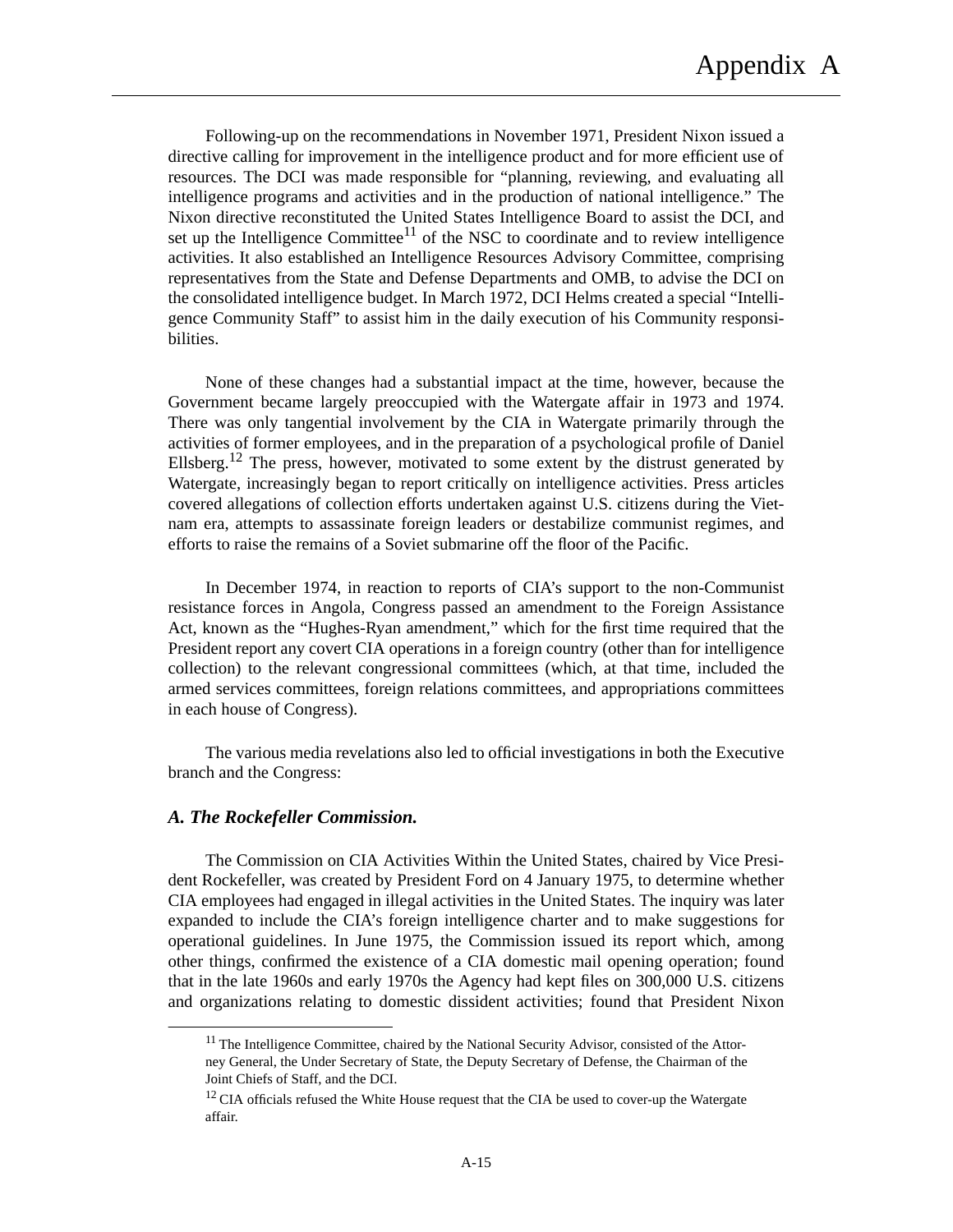tried to use CIA records for political ends; and concluded that the CIA had no involvement in President Kennedy's assassination. The Commission also found "that the great majority of the CIA's domestic activities comply with its statutory authority." In looking to the future, the Commission called for a joint congressional oversight committee and a stronger executive oversight mechanism; consideration by the Congress to disclose "to some extent" CIA's budget; and appointment of two confirmed deputy directors, one to manage the CIA and one to advise the DCI on military matters. The Commission further recommended that the DCI serve no more than 10 years.

#### *B. The Church Committee.*

Twenty-three days after the Rockefeller Commission was impanelled, the Senate announced its own investigatory body, the Committee to Study Government Operations with Respect to Intelligence Activities (also known as the Church Committee after its Chairman). Handling one of the largest investigations ever undertaken by the Senate, the Church Committee was charged with looking at CIA domestic activities; covert activity abroad, including alleged assassinations of foreign leaders; alleged abuses by the Internal Revenue Service and the FBI; alleged domestic spying by the military; and the alleged interceptions of the conversations of U.S. citizens by the National Security Agency. The Committee's inquiry lasted for almost a year, resulting in a six-volume report, released in April 1976. The Committee recommended, among other things, that the President consider separating the DCI from the CIA; that the authorities of the DCI over elements of the Intelligence Community be enhanced; that statutory charters be established for CIA, DIA and NSA; that the National Foreign Intelligence Budget be published; and that clandestine support to repressive regimes that disregarded human rights be prohibited by law. The Committee lauded several reforms (including a ban on assassination) already implemented by President Ford.

#### *C. The Pike Committee.*

The House counterpart to the Church Committee was the Select Committee on Intelligence to Investigate Allegations of Illegal or Improper Activities of Federal Intelligence Agencies. Impanelled in February 1975, the committee was also known by the name of its Chairman, Congressman Otis Pike. The Pike Committee's report was voted down by the House in January 1976, and was never officially issued. Portions, however, were leaked to a New York newspaper, *The Village Voice*.

#### *D. The Murphy Commission.*

In June 1975, around the time that the Rockefeller Commission was completing its inquiry into intelligence improprieties, another congressional commission, the Commission on the Organization of the Government for the Conduct of Foreign Policy, was culminating a three-year study which included an examination of the organization and performance of the Intelligence Community. Headed by veteran diplomat Robert Mur $phy$ ,<sup>13</sup> the Commission recommended that the DCI be given greater status in the White House and the Intelligence Community; that the DCI delegate his responsibility for

 $13$  In 1976, Murphy was appointed by President Ford as the first chairman of the newly formed Intelligence Oversight Board, and as a member of PFIAB.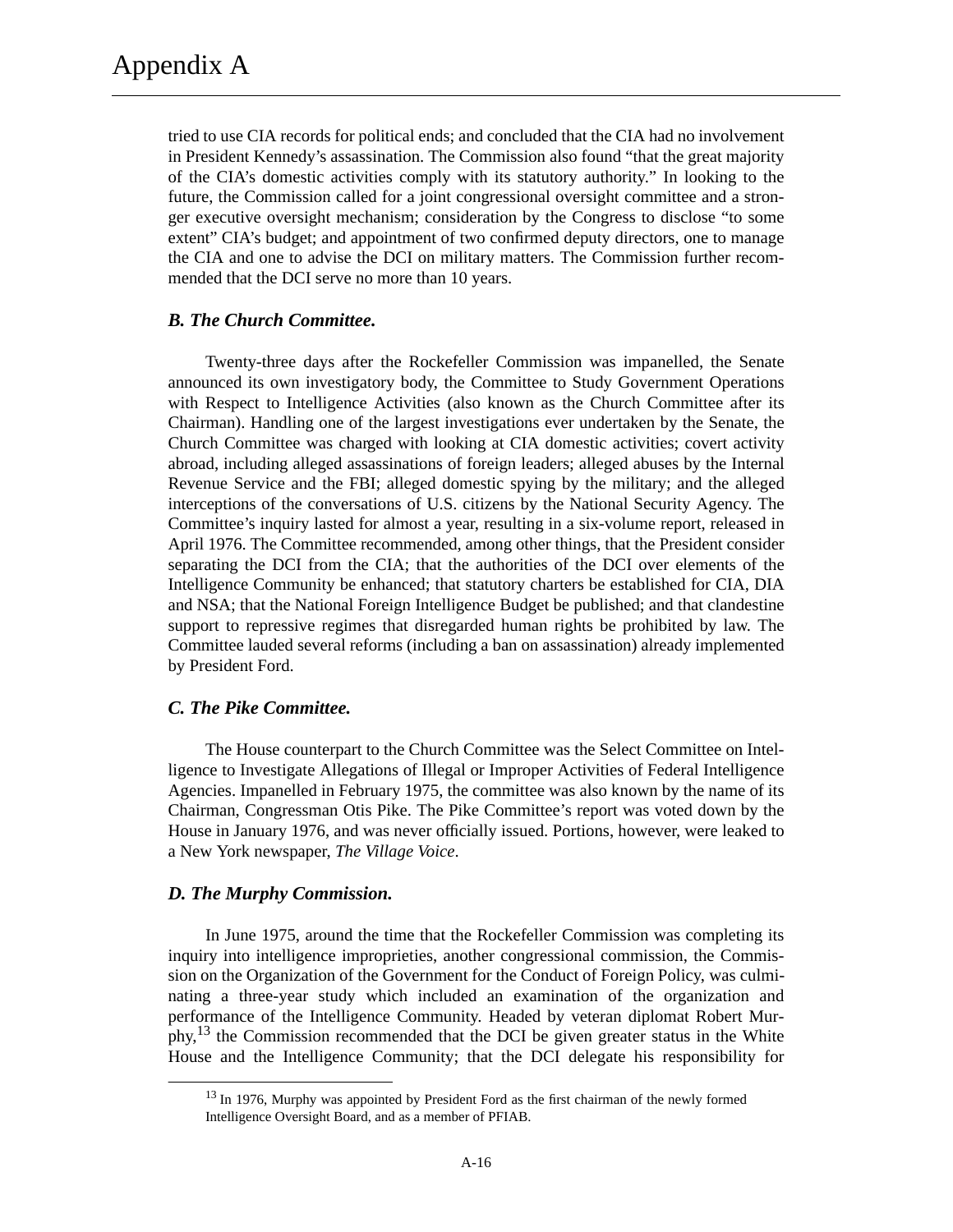running the CIA to a deputy; that the DCI occupy an office geographically closer to the White House to better enable him to carry out his role as presidential adviser; and that the CIA change its name to the Foreign Intelligence Agency.<sup>14</sup> The Commission also recommended that covert action should be employed only where it is clearly essential to vital U.S. purposes and only after a careful process of high level review. It further urged that the NSC's Committee on Intelligence be actively used as the principal forum to resolve the differing perspectives of intelligence consumers and producers, and "should meet frequently for that purpose."

## *Reform and Oversight*

Even as the Church and Pike Committees were continuing their investigations, the Executive branch undertook extensive efforts to bring about reform.<sup>15</sup>

In the summer of 1975, President Ford ordered the implementation of 20 of the 30 recommendations of the Rockefeller Commission, to include measures to provide improved internal supervision of CIA activities; additional restrictions on CIA's domestic activities; a ban on mail openings; and an end to wiretaps, abuse of tax information, and the testing of drugs on unsuspecting persons. Ford did not agree to public disclosure of the intelligence budget, however, nor did he readily agree to a separate congressional oversight committee.

President Ford issued the first Executive Order on intelligence on 18 February 1976  $($ E.O. 11905 $),$ <sup>16</sup> before either the Church or Pike investigating committees had reported. For the first time, a description of the Intelligence Community and the authorities and responsibilities of the DCI and the heads of other intelligence agencies, were specified in a public presidential document. The order also set up a Committee on Foreign Intelligence as part of the National Security Council, chaired by the DCI and reporting directly to the President, as the focal point for policy and resource allocation on intelligence.<sup>17</sup> A number

 $14$  The principal author of these conclusions was reportedly William Casey, later to become DCI.

<sup>&</sup>lt;sup>15</sup> It should also be noted that DCI Colby appointed a study group within CIA, headed by James Taylor, which issued an internal report in October 1975: "American Intelligence: A Framework for the Future." The Taylor study asserted that intelligence needed to become more efficient and effective, and more compatible with our democracy. The study suggested refining the current intelligence system and focused on the role of the DCI, including the relationship with the Secretary of Defense and the Intelligence Community, arguing that the DCI needed more influence over both substantive judgments and resource management. The report noted that the DCI's responsibilities, but not his authorities, had grown considerably since 1947. The study recommended separating the DCI from CIA (which would be run by its own director), and appropriating funds to the DCI who would allocate them to program managers.

<sup>&</sup>lt;sup>16</sup> This order and succeeding orders issued by President Carter (E.O. 12036, 1978) and President Reagan (E.O. 12333, 1981) listed the following members of the Intelligence Community: CIA, NSA, DIA, DOD reconnaissance offices, INR/State, intelligence elements of Army, Navy, Air Force, Marines, FBI, Treasury, and DOE (then known as the Energy Research & Development Administration). Staff elements of the DCI were added in the Carter and Reagan orders.

<sup>&</sup>lt;sup>17</sup> The other members of the CFI were the Deputy Secretary of Defense for Intelligence and the Deputy Assistant to the President for National Security Affairs. The CFI reported directly to the NSC.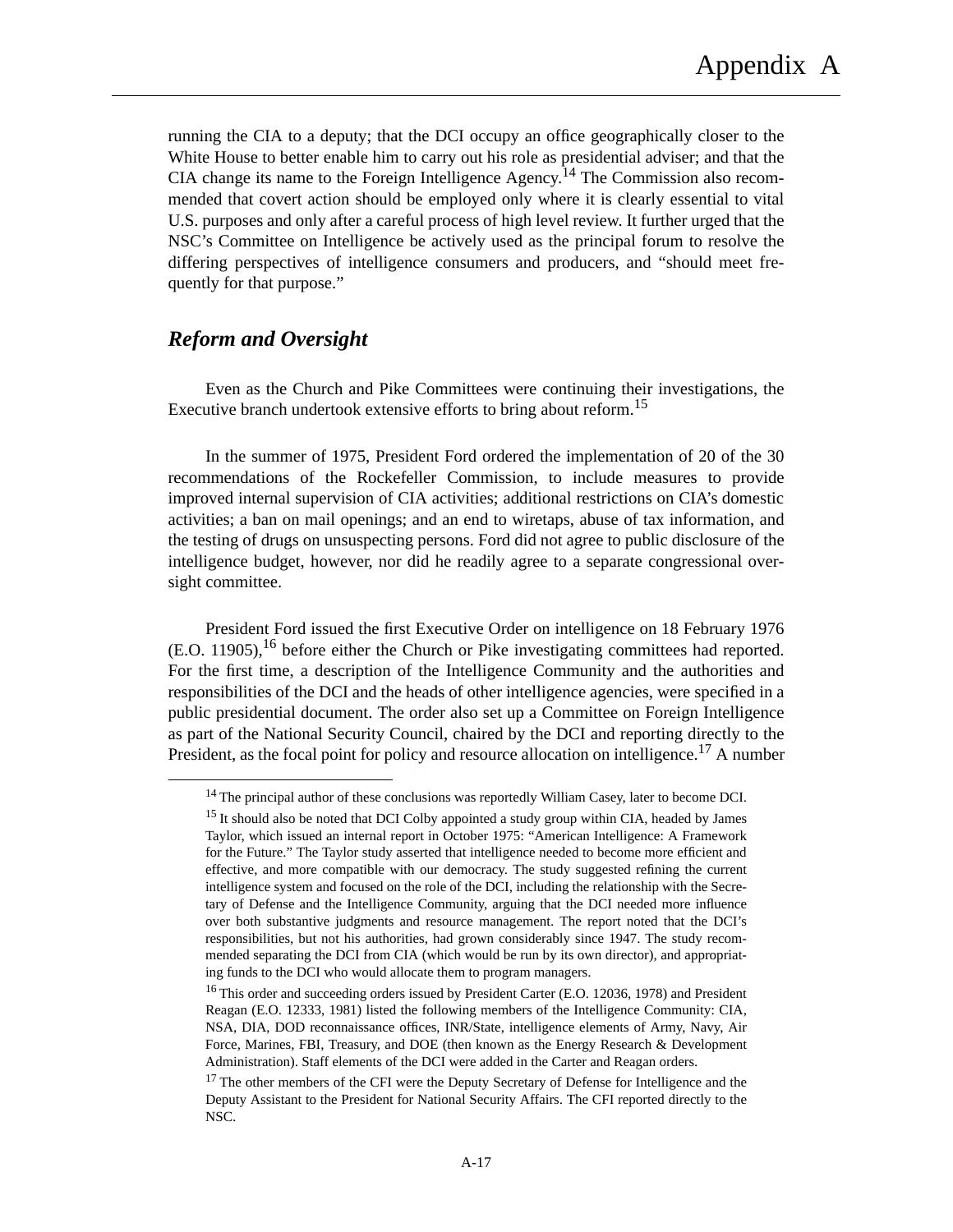of restrictions on intelligence agencies were also instituted, including a ban on assassinations as an instrument of U.S. policy. To monitor compliance with the Order, a new Intelligence Oversight Board was established within the Executive Office of the President.

Both congressional investigating committees recommended in their final reports that permanent follow-on committees be created to provide oversight of the intelligence function and to consider further legislative actions as might be necessary.

The Senate acted first in May 1976, creating the Select Committee on Intelligence. The House followed suit a little over a year later, creating the Permanent Select Committee on Intelligence. Both committees were made responsible for authorizing expenditures for intelligence activities (although the Senate was limited to "national" intelligence, whereas the House mandate included both "national" and "tactical" intelligence activities), and for conducting necessary oversight. The resolutions creating both committees recognized that they would be kept "fully and currently informed" of intelligence activities under their purview. Both committees were added to the list of those to receive notice of covert actions under the Hughes-Ryan amendment. The Senate committee also was given responsibility for handling the confirmation proceedings when the DCI and the Deputy DCI were nominated by the President.

While efforts were made in succeeding months to let emotions over intelligence activities subside and to establish more "normal" relationships between the Legislative and Executive branches, the hiatus was relatively short-lived. In 1977, the Senate Committee reexamined the question whether the aggregate intelligence budget should be released publicly. This issue would continue to be debated for the next two decades. The statement of newly-appointed DCI Turner that he had no problem with the release of this figure aroused protests from those who believed disclosure could assist hostile intelligence services in deciphering U.S. intelligence activity.

In August 1977, DCI Turner prompted a more substantial controversy by announcing his intention to reduce the CIA's Directorate of Operations by 800 people. The first reductions occurred on 31 October 1977 (called the "Halloween Massacre" within CIA) when 200 officers were fired. Critics of the DCI charged that he was destroying the CIA's human source collection capability in favor of technical collection programs run by the Department of Defense. (Some in Defense, on the other hand, perceived Turner as attempting to take over those programs.)

On 24 January 1978, President Carter issued a new Executive Order on intelligence which reaffirmed the DCI's Community-wide authority over priorities, tasking, and the budget; contained additional restrictions on collection techniques, participation in domestic activities, and human experimentation; and reiterated the ban on assassinations. Intelligence agencies were specifically required to promulgate procedures to govern the collection of information on U.S. citizens and persons admitted to the U.S. for permanent residence.

Notwithstanding the new presidential order, both congressional committees proceeded to consider bills in 1978 which would have dramatically overhauled the Intelligence Community. Following the suggestions of the Church Committee as well as incorporating various aspects of the Executive branch reforms, the Senate committee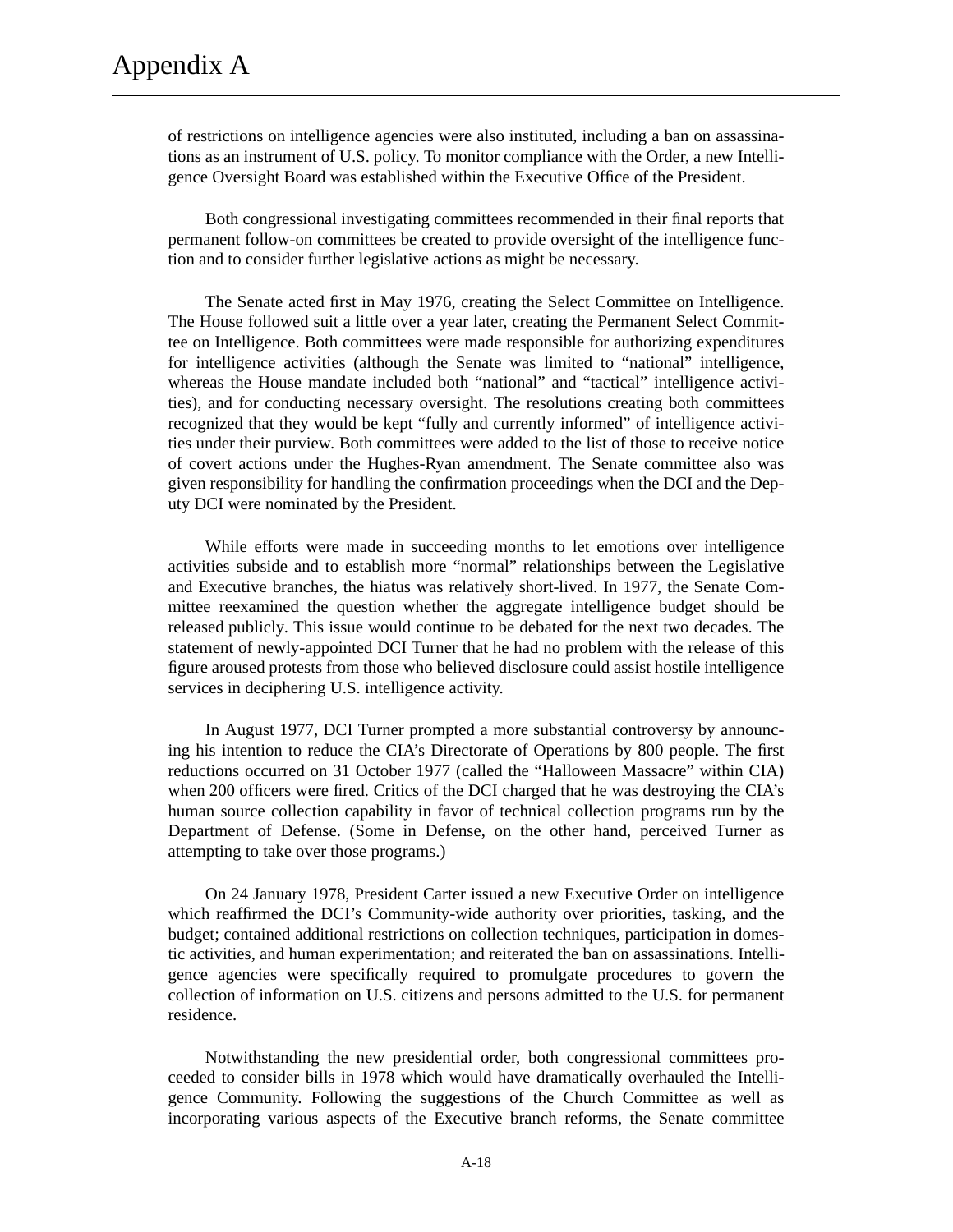developed a comprehensive bill entitled the "National Intelligence Reorganization and Reform Act of 1978." The bill called for the creation of a "Director of National Intelligence" with broader powers than the DCI to serve as head of the Intelligence Community. The Director of National Intelligence would have retained leadership of  $CIA<sup>18</sup>$  with the authority to delegate this responsibility to a Deputy or Assistant Director at the President's discretion. The bill also contained a long list of restricted or banned activities, provided specific missions and functions for each element of the Intelligence Community, stipulated rigorous review and notification procedures for covert action and clandestine collection, and instituted numerous requirements for reporting to Congress.

While the Carter Administration initially supported the attempt to draft "charter" legislation, it ultimately withdrew its support in the face of growing concern that the intelligence function would be hamstrung by having too much detailed regulation in statute. After extended negotiations with the two intelligence committees, the Administration agreed to a measure limited to establishing the ground rules for congressional oversight. The Intelligence Oversight Act of 1980 provided that the heads of intelligence agencies would keep the oversight committees "fully and currently informed" of their activities including "any significant anticipated intelligence activity." Detailed ground rules were established for reporting covert actions to the Congress, in return for the number of congressional committees receiving notice of covert actions being limited to the two oversight committees.

Congress also passed, with the support of the Carter Administration, the Foreign Intelligence Surveillance Act of 1978, providing for a special court order procedure to authorize electronic surveillance for intelligence purposes, activities that had previously been conducted based upon a claim of constitutional authority of the President.

Finally, in response to continued criticism from the congressional committees over the usefulness of national intelligence estimates, a new mechanism for the development of estimates was established. DCI Colby, in 1973, had established the National Intelligence Officer system in lieu of the Board of Estimates. He had appointed the first six NIOs in an effort to make intelligence more responsive to policymaking. By the end of the decade, DCI Turner formed the NIOs into the National Intelligence Council. Reporting to the DCI, the Council comprised a Chairman and eight National Intelligence Officers, who were considered the senior analysts of the Intelligence Community within their respective areas of expertise. As such, they would supervise the preparation of estimates, ensure quality control, and present the results of their work to policymakers as required.

## **1980s: A Decade of Growth & Scandal**

The beginning of the decade saw the election of a new President, Ronald Reagan, who had made the revitalization of intelligence part of his campaign. Intelligence budgets were increased, and new personnel were hired. The vast majority of rules and guidelines adopted during the Ford and Carter Administrations remained in place. However, by the

 $18$  Those who thought the DNI must retain a direct management role over the CIA argued that separating the DNI from the CIA would deprive the Director of a strong institutional base and would subject him to more pressure from the policymakers.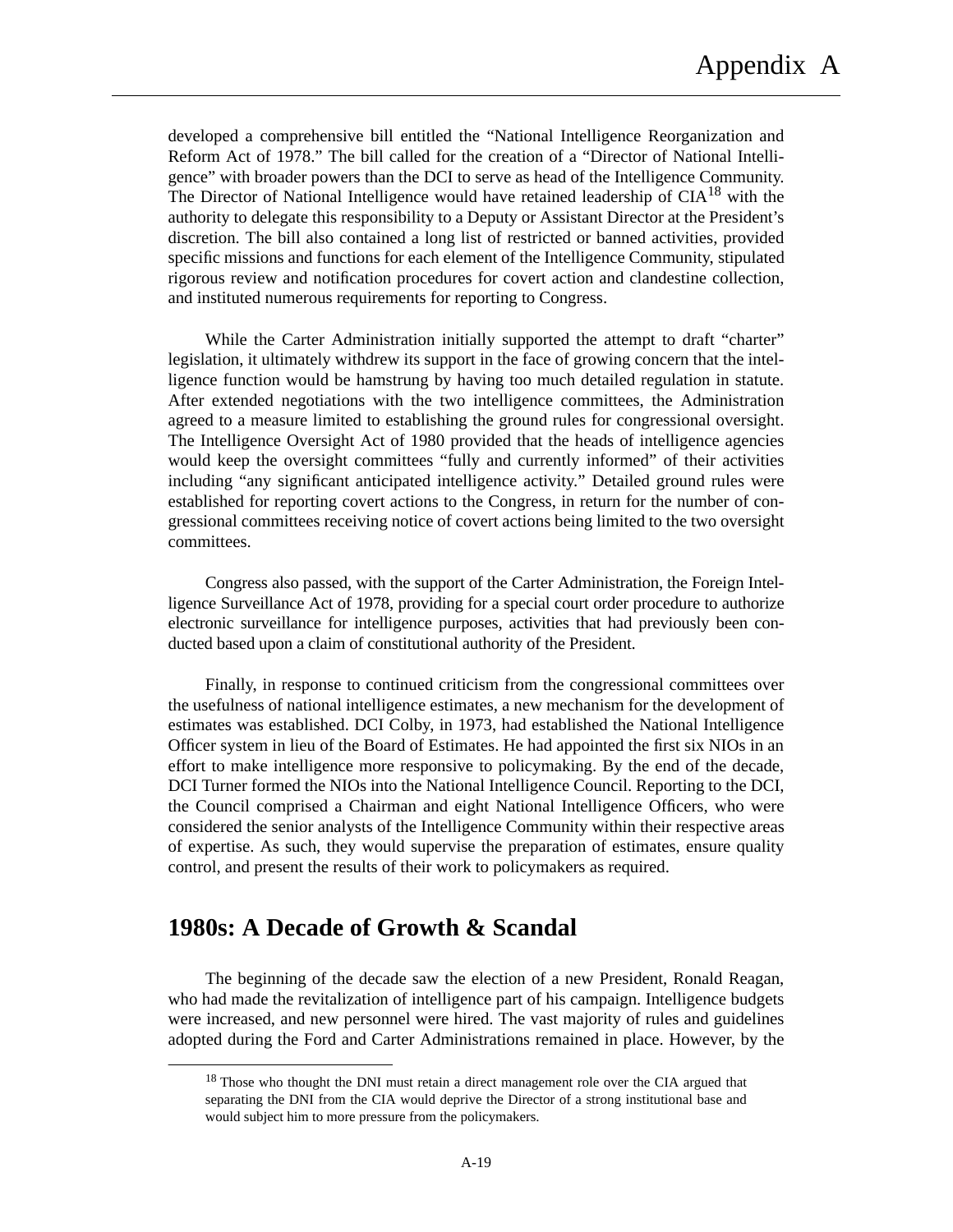middle of the decade, the U.S. experienced a series of spy scandals, and the first serious breach of the oversight arrangements with the Congress. While the organization of the Intelligence Community remained stable during the decade, it was a period of burgeoning growth and activity.

During the 1980 presidential election, intelligence became a targeted campaign issue. The Republican Party platform contained a plank asserting that the Democrats had impaired the efficiency of the Intelligence Community and had underestimated the Soviet's military strength. President Reagan came into office promising to improve intelligence capabilities by upgrading technical systems and strengthening counterintelligence.

To make good on these promises, Reagan appointed William Casey, a veteran of the OSS, as DCI, and announced that the DCI, for the first time, would hold cabinet rank. With this presidential mandate, Casey sought and received higher budgets for intelligence and instituted an unprecedented period of personnel growth across the Intelligence Community.

On 4 December 1981, almost a year into his Administration, President Reagan issued his Executive Order on intelligence (E.O. 12333). It generally reaffirmed the functions of intelligence agencies (as outlined in the previous order) and continued most of the previous restrictions, but it set a more positive tone than its predecessor, and gave the CIA greater latitude to gather foreign intelligence within the United States and to provide assistance to law enforcement. The Executive Order also provided a new NSC structure for reviewing intelligence activities, including covert actions.<sup>19</sup>

Meanwhile, the congressional intelligence committees demonstrated a willingness to provide legislative authority sought by the Intelligence Community. In 1980, the Classified Information Procedures Act was passed to protect classified information used in criminal trials. In 1982, following the public revelation of the names of certain CIA officers that appeared to result in the murder of one officer, the Congress passed a new law making it a crime to reveal the names of covert intelligence personnel. In October 1984, Congress exempted certain operational files of the CIA from disclosure under the Freedom of Information Act. However, legislative proposals offered in 1984 calling for a fixed term for the DCI and Deputy DCI and requiring that they be career intelligence officers, were not passed.

The 1986 Goldwater-Nichols Act, which reorganized the Department of Defense and shifted authority from the military departments to the Joint Chiefs and theater commands, also had an impact on intelligence. The Defense Intelligence Agency and Defense Mapping Agency were specifically designated as combat support agencies, and the Secretary of Defense, in consultation with the DCI, was directed to establish policies and procedures to assist the National Security Agency in fulfilling its combat support functions. The Act also required that the President submit annually to Congress a report on U.S. national security strategy, including an assessment of the adequacy of the intelligence capability to carry out the strategy.

<sup>&</sup>lt;sup>19</sup> Neither President Bush nor President Clinton issued executive orders on intelligence that supersede E.O. 12333. It remains in effect.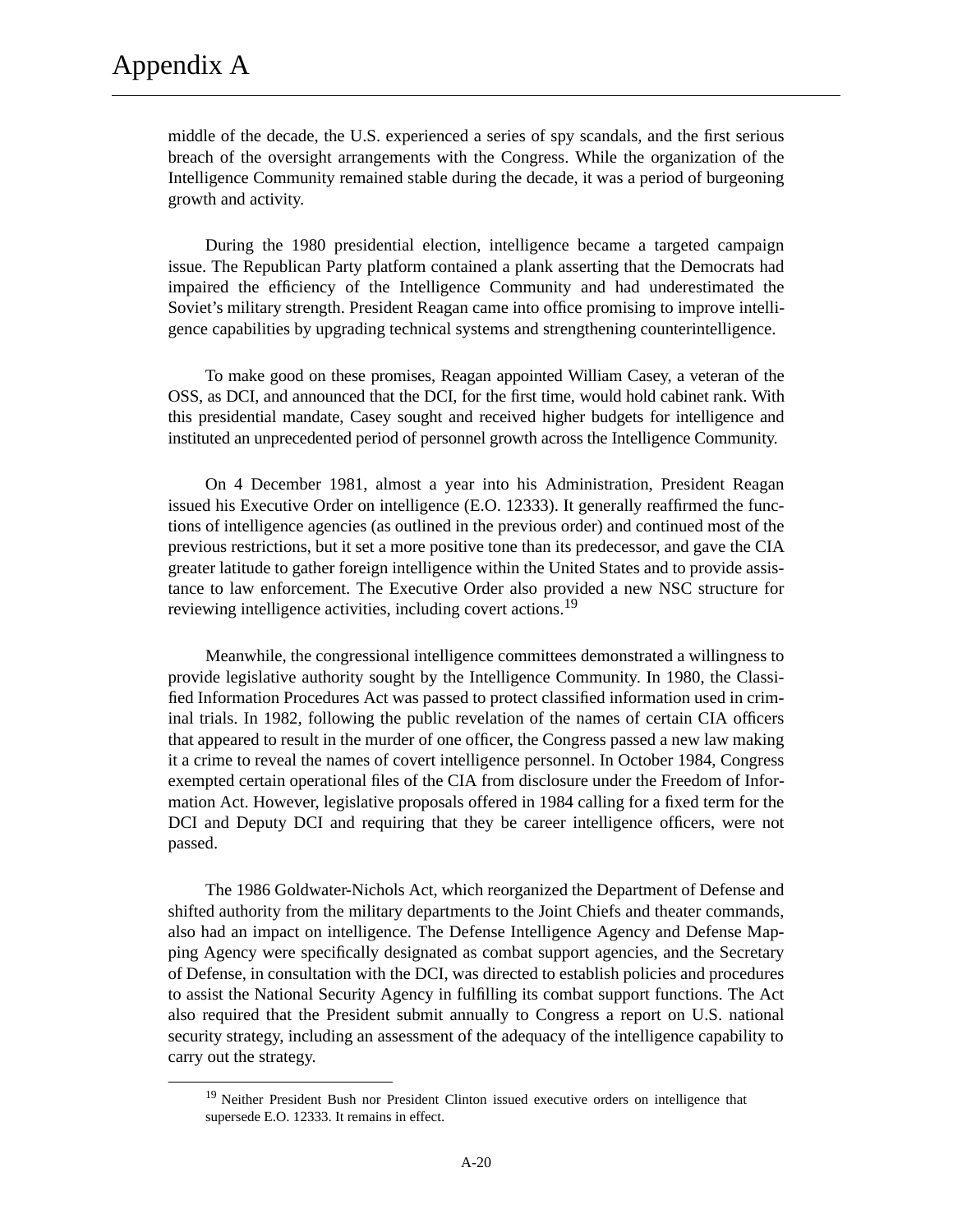## *1985: The Year of the Spy*

Beginning in 1985, the Intelligence Community experienced an unprecedented rash of spy cases that led to numerous recommendations for change.

The defection of former CIA officer Edward Lee Howard in the spring of 1985 was followed by the arrests of John A. Walker, Jr. and Jerry A. Whitworth, Navy personnel with access to highly sensitive information; CIA employees, Sharon Scranage and Larry Wu-Tai Chin; former NSA employee, Ronald W. Pelton; FBI agent, Richard Miller; and an employee of Naval intelligence, Jonathan J. Pollard. The Walker-Whitworth, Pelton, and Howard cases dealt especially serious blows to U.S. intelligence. As the year drew to a close, a Marine guard at the U.S. Embassy in Moscow confessed to having passed information to the Soviets and was charged with allowing Soviet personnel to enter the chancery building. It was further disclosed that the U.S. had determined its new chancery in Moscow had been thoroughly bugged during its construction. Coming in close succession, these disclosures shocked the public and the Congress.

Various efforts were taken within the Executive branch to identify and correct shortcomings in counterintelligence and security. The Secretary of Defense commissioned a special inquiry into Defense policy and practice. The Secretary of State commissioned a review of embassy security, including the vulnerability of U.S. diplomatic establishments to electronic penetration. The CIA undertook an internal review of counterintelligence and its procedures for handling defectors.

The congressional intelligence committees also investigated these problems and prepared lengthy reports recommending change. In 1988, the Senate committee asked a group of distinguished private citizens, led by New York businessman Eli Jacobs, to review the progress that had been made in counterintelligence and to provide recommendations for further improvements. Their report was provided in 1989, but did not result in any legislation being enacted at the time. This was due in part to the fall of the Berlin Wall, and dramatic changes taking place in the Soviet Union, which lessened the intensity of focusing on problems with spies.

### *The Iran-Contra Affair and its Aftermath*

In November 1986, Congress learned that representatives of the Reagan Administration, contrary to the announced policies of the Government, had sold arms to the Government of Iran in return for its assistance in securing the release of U.S. hostages held in Lebanon. Initiated by members of the NSC staff, the operation was accomplished with the assistance of some officers of the CIA and the Defense Department pursuant to a retroactive covert action "finding" signed by President Reagan in January 1986, which had never been reported to the Congress. It was also disclosed that the NSC staff members involved in the sales had overcharged the Iranians for the weapons and had used the proceeds to support the anti-Communist rebels, the "Contras," in Nicaragua at a time when such assistance was prohibited by law. The veracity of public statements made by the President and other senior officials with knowledge of the episode appeared in doubt. CIA and other intelligence agencies were quickly drawn into the controversy, which collectively became known as the Iran-Contra affair.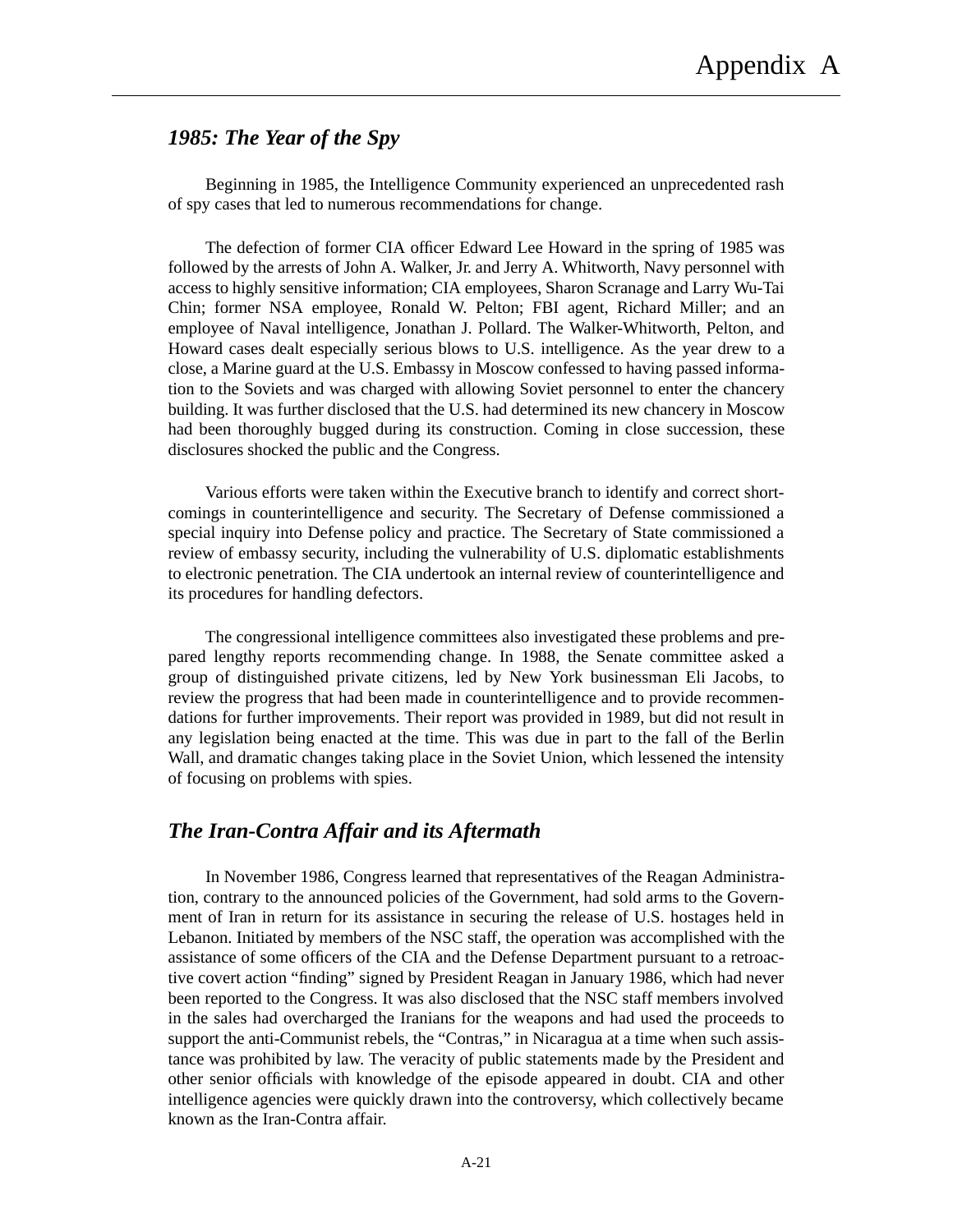A special prosecutor was appointed to look into possible criminal activity, and investigations ensued in both the Executive branch and the Congress. In December 1986, the President commissioned a Special Review Board, chaired by former Senator John Tower. Three months later, the Tower Board found that the Iran and Contra operations were conducted outside of regularly established channels and that intelligence oversight requirements had been ignored. The Board also faulted President Reagan's management style. While not recommending organizational changes *per se*, the Board urged that a better set of guidelines be developed for approving and reporting covert action. The Board also recommended that Congress consider merging the two intelligence committees into a single joint committee.

In early 1987, the House and Senate formed separate investigating committees, but later agreed to form a Joint Committee for purposes of interviewing witnesses and holding hearings. After months of intense public hearings, a majority of the Committee issued a lengthy account of its work in the fall of 1987. It recommended, among other things, that a statutory Inspector General be created at the CIA and that the legal requirements for reporting covert actions to the congressional oversight committees be tightened.

Lawrence Walsh, the special prosecutor appointed in January 1987, carried on his investigation of the Iran-Contra affair for almost seven years, and brought criminal prosecutions against the key NSC figures involved, some CIA employees, and a former Secretary of Defense. President Bush later issued pardons to six of those charged.

Legislation creating a statutory Inspector General for the CIA was enacted in 1989. Although the Inspector General reported to the DCI, he could be removed only by the President. Among other things, the law required that the Inspector General submit semiannual reports to the congressional intelligence committees, summarizing problems that had been identified and corrective actions taken.

Legislative efforts to tighten the covert action reporting requirements did not succeed for several more years. In 1988, with the election of President George Bush, a former DCI, Congress received assurances that the experience of Iran-Contra would not be repeated and that appropriate consultations would occur on future covert actions. These assurances did not put the matter to rest as far as the committees were concerned, but did serve to dampen congressional fervor to legislate precise time requirements for reporting.

## **1990-1995: The End of the Cold War and Retrenchment**

The three years following the election of President Bush saw profound changes in the world that had enormous impacts on the Intelligence Community. In the fall of 1989, the Berlin Wall came down and Germany began the process of reunification. The Communist regimes of Eastern Europe gave way to democratic rule. In August 1990, Iraq invaded Kuwait. Shortly thereafter, the Soviet Union began to break apart with many former Soviet Republics declaring independence. In early 1991, the U.S. together with NATO allies (and the agreement of the Soviet Union) invaded Kuwait to oust the occupying Iraqi forces with a fearsome display of modern weaponry. Later in the year, Communist rule ended in Russia.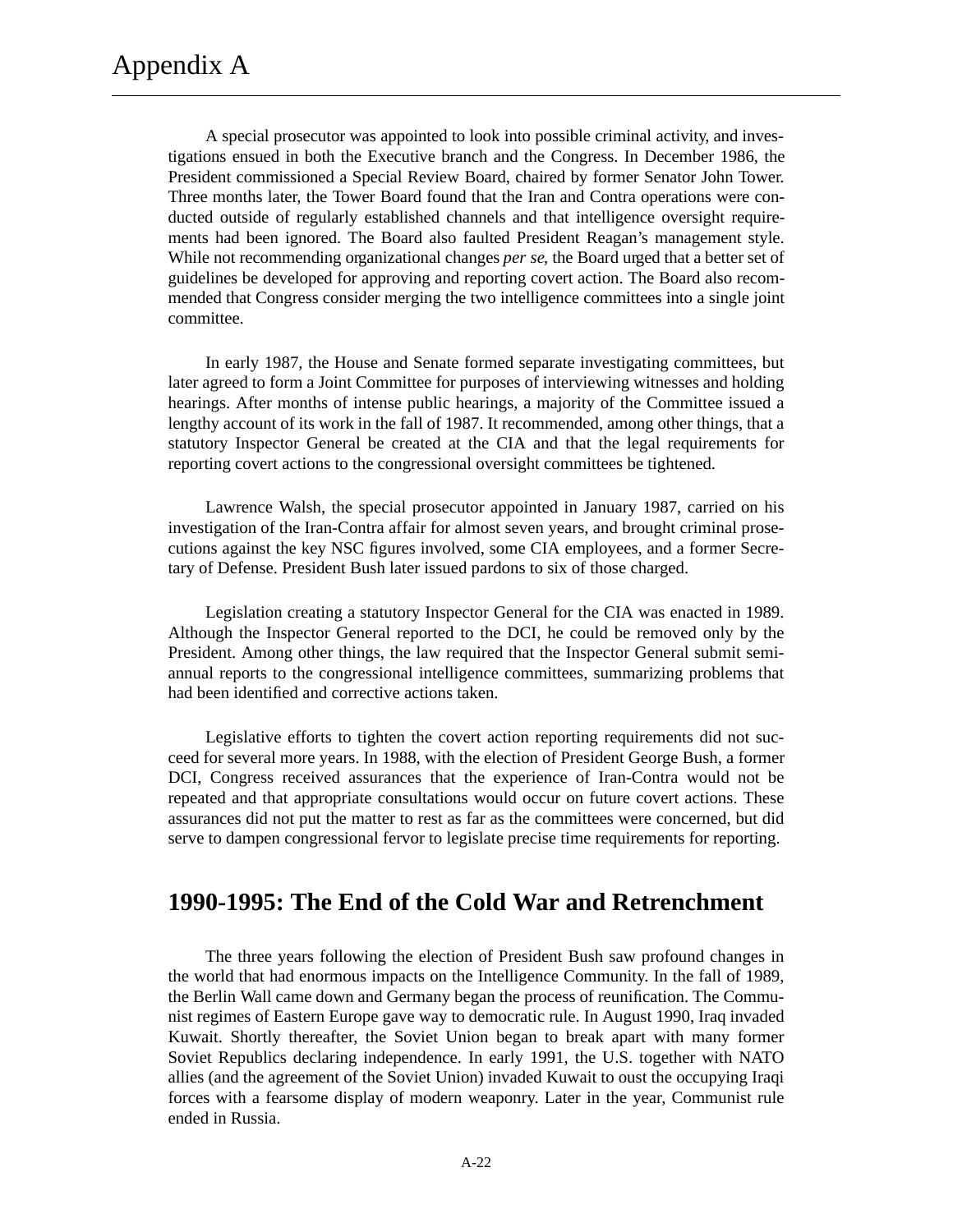Some began to question whether an intelligence capability was needed any longer; others urged significant retrenchment. Leaders within the Intelligence Community began streamlining their agencies and reorienting toward new missions, with a greater focus on transnational threats. Congress pushed them along by proposing a new Intelligence Community structure, and mandating across-the-board reductions in personnel.

The period ended with a shocking new spy case at the CIA and renewed calls for reform.

## *The Gulf War*

The Gulf War of 1991, brief though it was, had profound repercussions for U.S. intelligence. Never had so much information been conveyed so quickly from intelligence systems to warfighters with such devastating effect. The accuracy of U.S. precision guided weapons astounded the world. The war also highlighted the need for the United States to expand its own efforts to link intelligence systems with combat systems and to train military personnel to use these systems effectively. The U.S. recognized that the future of warfare was apt to be battles fought at a distance between opposing forces, placing a premium on the availability of intelligence on the nature and disposition of hostile forces.

Yet the Gulf War also demonstrated problems with intelligence. Initially, the Intelligence Community was not well prepared to support military operations in this locale, but given time in the fall and winter of 1990 to put together a capability, the job was done. The Joint Intelligence Center was established during the war with representation from the key intelligence agencies and provided a model of providing crisis support to military operations. Indeed, a permanent National Military Joint Intelligence Center was established shortly after the conflict at the Pentagon and later at all unified commands. Still, the war illuminated problems in disseminating imagery to the field as well as the limitations of U.S. human intelligence capabilities. In addition, a substantial problem arose with competing CIA and military assessments of the damage caused by allied bombing.

### *The Gates Task Forces*

In 1991, after a wrenching confirmation process which provided the first public examination of the analytical process at the CIA, DCI Robert Gates undertook a comprehensive reexamination of the post-Cold War Intelligence Community. The recommendations of 14 separate task forces produced significant change: analysis would be made more responsive to decisionmakers; a formalized requirements process would be established for human source intelligence collection; new offices were created at the CIA to coordinate the use of publicly available ("open source") information and to improve CIA support to the military. The staff of the DCI, which supported him in his Community role, was strengthened. And, after much negotiating about which entities to include, a new Central Imagery Office, under the joint control of the DCI and the Secretary of Defense, was established to coordinate imagery collection and to establish uniform standards for the interpretation and dissemination of imagery to the field.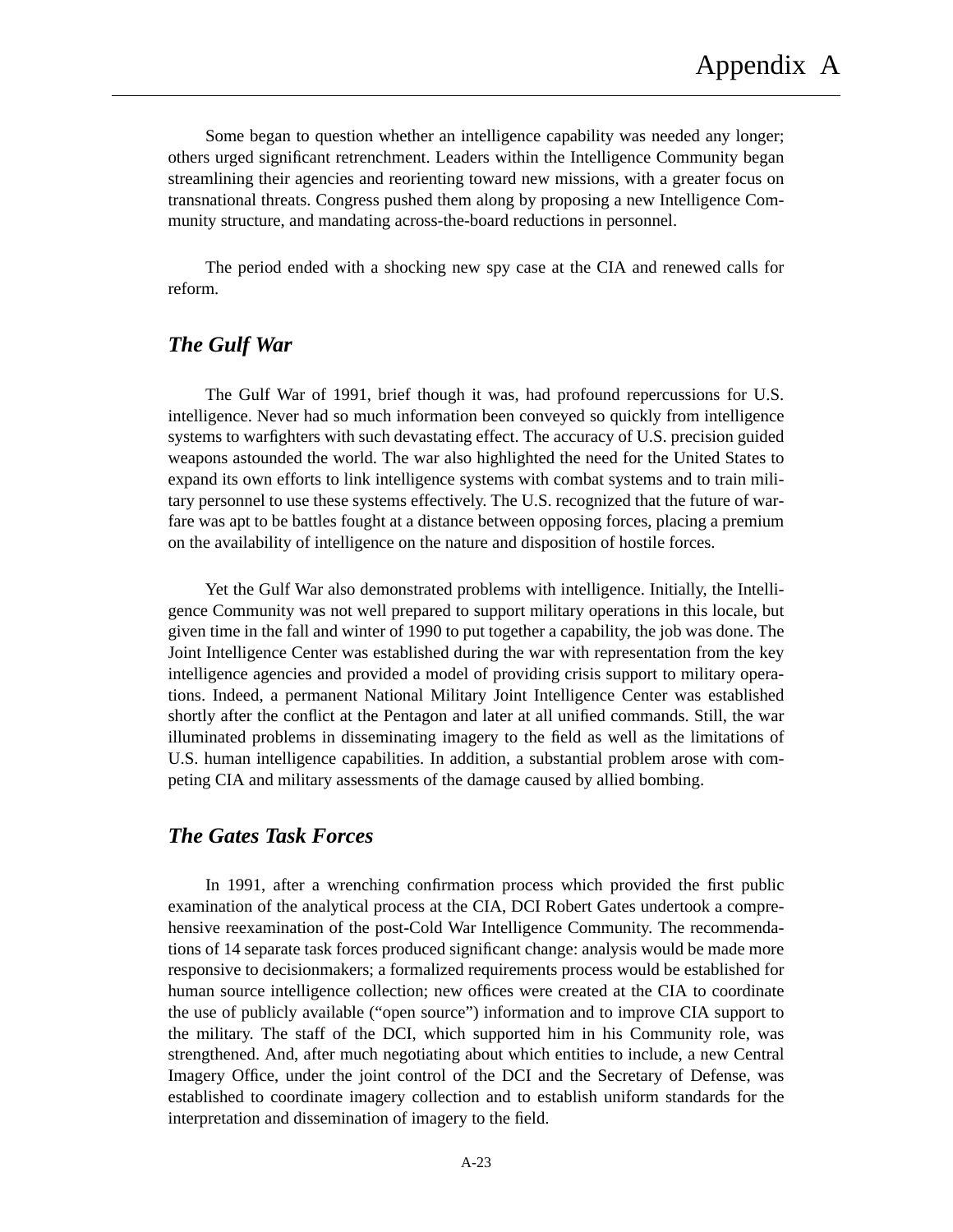## *Boren-McCurdy Legislation*

While the Gates task forces were at work, legislation was introduced by the respective Chairmen of the Senate and House intelligence committees to restructure the Intelligence Community. The bills called for the creation of a Director of National Intelligence with authority over the intelligence budget as well as authority to transfer personnel temporarily from one intelligence agency to another. The DNI would continue to establish requirements and priorities for intelligence collection and serve as the President's intelligence adviser. In this regard, the analytical element of the CIA would be transferred under the control of the DNI, leaving the remainder of the CIA to be administered by a separate agency director. The legislation also proposed a National Imagery Agency to coordinate imagery tasking, collection, processing, and dissemination.

Given the actions taken by DCI Gates to implement the results of his task forces, however, the committees did not push for enactment of their alternative proposals. Instead they opted to codify and to clarify the existing statutory framework that had been largely unchanged since 1947. The Intelligence Organization Act of 1992 (enacted as part of the Intelligence Authorization Act for 1993) for the first time defined the Intelligence Community by law, enunciated the three roles of the DCI, set forth the authorities and responsibilities of the DCI in relation to other elements of the Intelligence Community, and articulated the responsibilities of the Secretary of Defense for the execution of national intelligence programs. Among other things, the Secretary was required to consult with the DCI prior to appointing the Directors of the NSA, the NRO,  $^{20}$  and the DIA.

Congress continued to debate whether the intelligence budget should be declassified. In 1991 and 1992, Congress passed non-binding "Sense of Congress" resolutions urging the President to make public the aggregate funding for intelligence. President Bush declined to do so, as did President Clinton in 1993.

## *The Vice President's National Performance Review*

In 1993, as part of the Clinton Administration's overall effort to "reinvent" government, a team from the Vice President's National Performance Review looked at the Intelligence Community and suggested that several actions be taken to consolidate activities and build a sense of Community in order to be more efficient and to better serve customers. The review found that the Community was too often drawn apart by the competition for new programs and budget allocations and recommended rotational assignments among agencies as a means of promoting a broader, more collegial perspective. The review's recommendation that the Intelligence Oversight Board be merged into the President's Foreign Intelligence Advisory Board was accomplished by Executive Order in September 1993.

## *The Ames Spy Case*

In February 1994, Aldrich H. Ames, a CIA employee with almost 30 years experience in operations, was charged with spying for the Soviet Union since at least 1985.

<sup>&</sup>lt;sup>20</sup> In 1992, as the legislation was under consideration, the President declassified the fact of the NRO's existence.